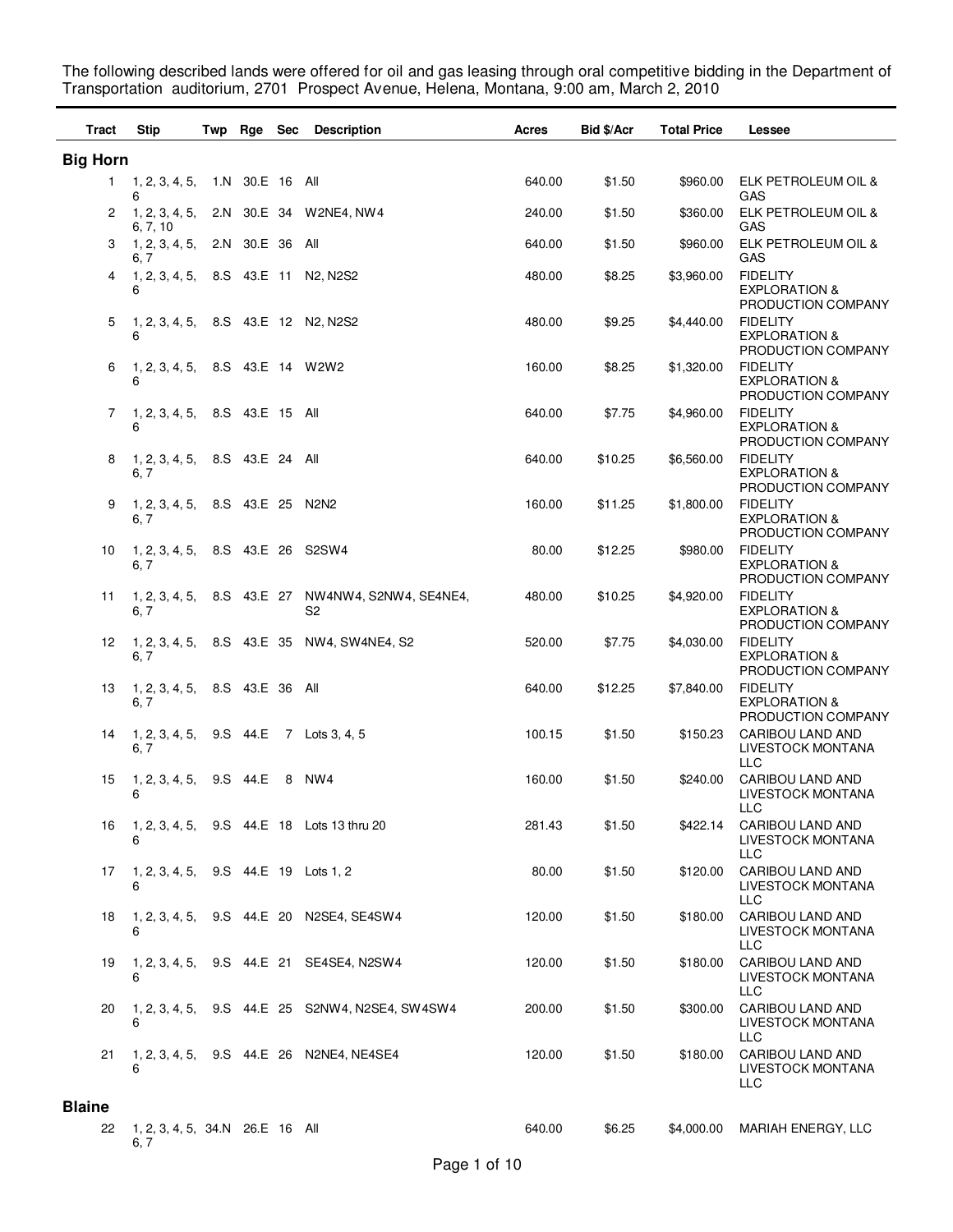| <b>Tract</b> | <b>Stip</b>                            | Twp | Rge        | <b>Sec</b>   | <b>Description</b>                                                 |               | Acres  | Bid \$/Acr | <b>Total Price</b> | Lessee                 |
|--------------|----------------------------------------|-----|------------|--------------|--------------------------------------------------------------------|---------------|--------|------------|--------------------|------------------------|
| 23           | 1, 2, 3, 4, 5, 35.N 26.E 16<br>6       |     |            |              | All                                                                | $\star$       | 640.00 | \$11.00    | \$7,040.00         | <b>KEVIN M. BEITER</b> |
| 24           | 1, 2, 3, 4, 5, 35.N 26.E 36<br>6, 7, 9 |     |            |              | All                                                                |               | 640.00 | \$8.00     | \$5,120.00         | MARIAH ENERGY, LLC     |
| 25           | 1, 2, 3, 4, 5, 36.N 26.E 16<br>6, 8    |     |            |              | All                                                                |               | 640.00 | \$11.00    | \$7,040.00         | <b>KEVIN M. BEITER</b> |
| 26           | 1, 2, 3, 4, 5, 36.N 26.E 36<br>6, 8    |     |            |              | All                                                                |               | 640.00 | \$13.00    | \$8,320.00         | <b>KEVIN M. BEITER</b> |
| 27           | 1, 2, 3, 4, 5, 37.N 26.E 36<br>6       |     |            |              | All                                                                |               | 640.00 | \$19.00    | \$12,160.00        | <b>KEVIN M. BEITER</b> |
| Cascade      |                                        |     |            |              |                                                                    |               |        |            |                    |                        |
| 28           | 1, 2, 3, 4, 5, 18.N<br>6               |     | 1.W        | - 9          | SE4NW4, SW4NE4, N2S2                                               | $^\star$      | 240.00 | \$1.50     | \$360.00           | HEMUS, LTD.            |
| 29           | 1, 2, 3, 4, 5, 18.N<br>6, 7, 8         |     | 1.W 11     |              | E2, E2SW4                                                          |               | 400.00 | \$1.50     | \$600.00           | HEMUS, LTD.            |
| 30           | 1, 2, 3, 4, 5, 18.N<br>6, 8            |     | 1.W 14     |              | E2NW4, NE4, S2                                                     |               | 560.00 | \$1.50     | \$840.00           | HEMUS, LTD.            |
| 31           | 1, 2, 3, 4, 5, 18.N<br>6, 7            |     | 1.W 16     |              | All                                                                |               | 640.00 | \$1.50     | \$960.00           | HEMUS, LTD.            |
| 32           | 1, 2, 3, 4, 5, 18.N<br>6, 8, 10, 12    |     | 1.W 24     |              | NW4NW4, NW4SW4,<br>S2NW4, Missouri Riverbed<br>and related acreage |               | 208.00 | \$1.50     | \$312.00           | HEMUS, LTD.            |
| 33           | 1, 2, 3, 4, 5, 18.N                    |     | 1.W 35     |              | Missouri Riverbed and related                                      |               | 131.00 | \$1.50     | \$196.50           | HEMUS, LTD.            |
| 34           | 6, 12<br>1, 2, 3, 4, 5, 19.N<br>6      |     | 1.W        | $\mathbf{1}$ | acreage<br>SW4NW4                                                  |               | 40.00  | \$2.50     | \$100.00           | HEMUS, LTD.            |
| 35           | 1, 2, 3, 4, 5, 19.N<br>6               |     | 1.W        | $\mathbf{2}$ | Lots 1, 2, 4, S2N2, S2                                             |               | 603.55 | \$1.50     | \$905.32           | HEMUS, LTD.            |
| 36           | 1, 2, 3, 4, 5, 19.N<br>6, 7            |     | 1.W        | 8            | SW4NE4                                                             |               | 40.00  | \$2.50     | \$100.00           | HEMUS, LTD.            |
| 37           | 1, 2, 3, 4, 5, 19.N<br>6               |     | 1.W 10     |              | E2SE4                                                              |               | 80.00  | \$1.50     | \$120.00           | HEMUS, LTD.            |
| 38           | 1, 2, 3, 4, 5, 19.N<br>6               |     | $1. W$ 11  |              | NW4NW4, S2NW4, W2NE4,<br>NW4SW4                                    |               | 240.00 | \$1.50     | \$360.00           | HEMUS, LTD.            |
| 39           | 1, 2, 3, 4, 5, 19.N<br>6               |     | $1. W$ 13  |              | S2                                                                 |               | 320.00 | \$1.50     | \$480.00           | HEMUS, LTD.            |
| 40           | 1, 2, 3, 4, 5, 19.N                    |     | $1. W$ 14  |              | E2NE4, S2                                                          |               | 400.00 | \$1.50     | \$600.00           | HEMUS, LTD.            |
| 41           | 1, 2, 3, 4, 5, 19.N<br>6               |     | 1.W 15     |              | E2NE4, NE4SE4                                                      | $\star$       | 120.00 | \$1.50     | \$180.00           | HEMUS, LTD.            |
| 42           | 1, 2, 3, 4, 5, 19.N<br>6               |     | 1.W 16     |              | All                                                                |               | 640.00 | \$1.50     | \$960.00           | HEMUS, LTD.            |
| 43           | 1, 2, 3, 4, 5, 19.N 1.W 25 SE4SE4<br>6 |     |            |              |                                                                    |               | 40.00  | \$2.50     | \$100.00           | HEMUS, LTD.            |
| 44           | 1, 2, 3, 4, 5, 19.N                    |     | 1.W 36 All |              |                                                                    |               | 640.00 | \$1.50     | \$960.00           | HEMUS, LTD.            |
| 45           | 1, 2, 3, 4, 5, 20.N 1.W 13             |     |            |              | NW4                                                                |               | 160.00 | \$1.50     | \$240.00           | HEMUS, LTD.            |
| 46           | 6                                      |     |            |              | 1, 2, 3, 4, 5, 20.N  1.W  14  S2NE4, NE4SW4, SW4SW4                | $\rightarrow$ | 160.00 | \$1.50     | \$240.00           | HEMUS, LTD.            |
| 47           | 1, 2, 3, 4, 5, 20.N 1.W 15 S2S2<br>6   |     |            |              |                                                                    |               | 160.00 | \$1.50     | \$240.00           | HEMUS, LTD.            |
| 48           | 1, 2, 3, 4, 5, 20.N 1.W 16             |     |            |              | Lots 1 thru 8, SE4NW4, E2,<br>E2SW4                                | $^\star$      | 640.02 | \$1.50     | \$960.03           | HEMUS, LTD.            |
| 49           | $1, 2, 3, 4, 5, 20.N$ 1.W 24<br>6, 7   |     |            |              | SW4NE4, E2SW4                                                      |               | 120.00 | \$1.50     | \$180.00           | HEMUS, LTD.            |
| 50           | 1, 2, 3, 4, 5, 20.N 1.W 25<br>6        |     |            |              | NE4NW4                                                             |               | 40.00  | \$2.50     | \$100.00           | HEMUS, LTD.            |
| 51           | 1, 2, 3, 4, 5, 20.N                    |     | 1.W 34     |              | NE4                                                                |               | 160.00 | \$1.50     | \$240.00           | HEMUS, LTD.            |
| 52           | 1, 2, 3, 4, 5, 20.N<br>6               |     | 1.W 35     |              | NW4                                                                |               | 160.00 | \$1.50     | \$240.00           | HEMUS, LTD.            |
| 53           | 1, 2, 3, 4, 5, 20.N<br>6               |     | 1.W 36 All |              |                                                                    |               | 640.00 | \$1.50     | \$960.00           | HEMUS, LTD.            |
| 54           | 1, 2, 3, 4, 5, 21.N 1.W 16 All<br>6    |     |            |              |                                                                    |               | 640.00 | \$1.50     | \$960.00           | HEMUS, LTD.            |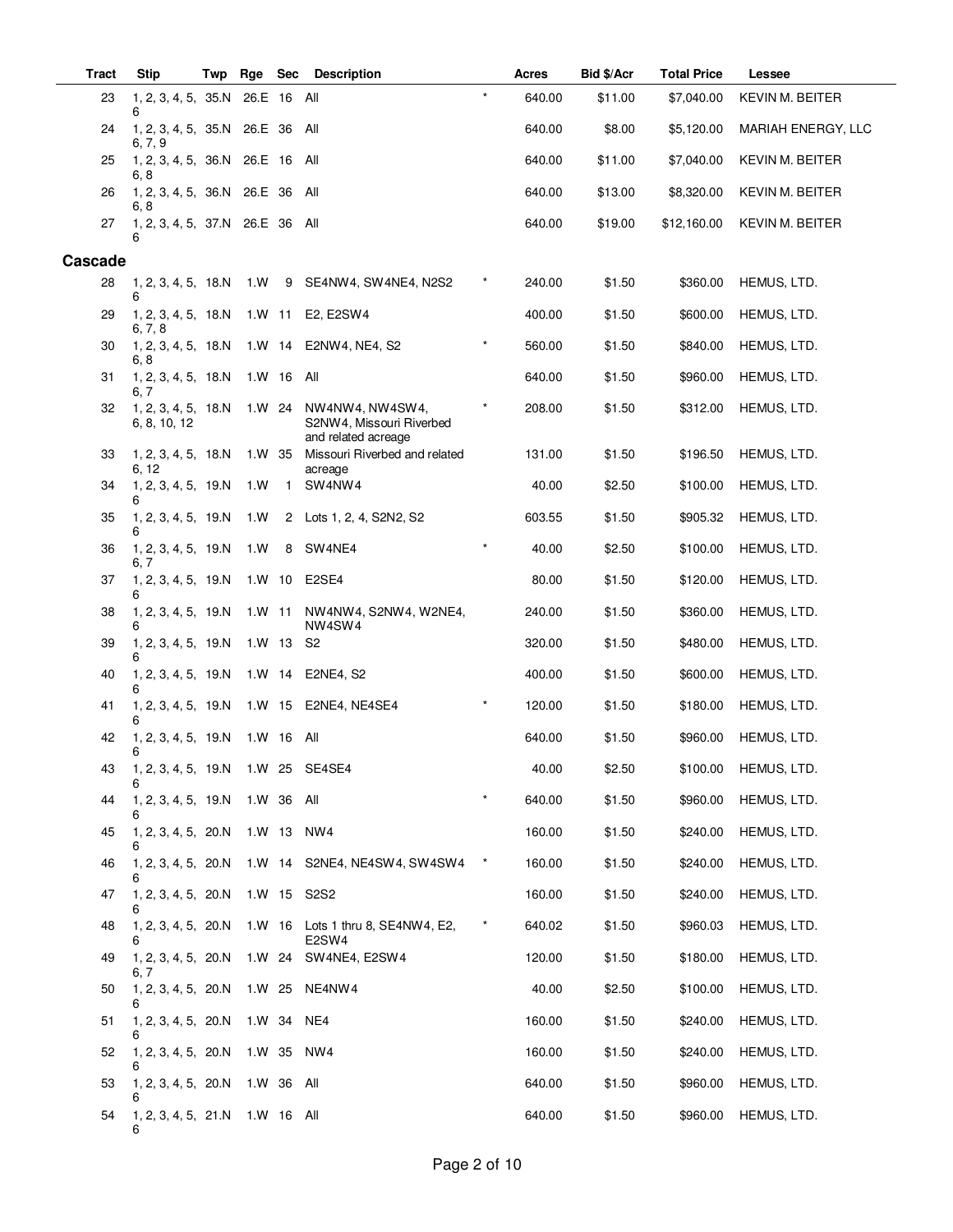| <b>Tract</b>   | <b>Stip</b>                                 | Twp | Rge        | <b>Sec</b> | <b>Description</b>                                                                 |          | Acres  | Bid \$/Acr | <b>Total Price</b> | Lessee                                                      |
|----------------|---------------------------------------------|-----|------------|------------|------------------------------------------------------------------------------------|----------|--------|------------|--------------------|-------------------------------------------------------------|
| 55             | 1, 2, 3, 4, 5, 21.N<br>6                    |     | 2.W        |            | 7 Lot 4, SE4, E2SW4                                                                |          | 280.40 | \$1.50     | \$420.60           | HEMUS, LTD.                                                 |
| 56             | 1, 2, 3, 4, 5, 21.N<br>6, 7                 |     | 2.W        | 8          | SW4SE4                                                                             | $\star$  | 40.00  | \$2.50     | \$100.00           | HEMUS, LTD.                                                 |
| 57             | 1, 2, 3, 4, 5, 21.N<br>6                    |     | 2.W 16 All |            |                                                                                    | $\star$  | 640.00 | \$1.50     | \$960.00           | HEMUS, LTD.                                                 |
| 58             | 1, 2, 3, 4, 5, 21.N<br>6, 16                |     |            |            | 2.W 17 N2NE4, SE4NE4, NE4SE4                                                       | $^\star$ | 160.00 | \$1.50     | \$240.00           | HEMUS, LTD.                                                 |
| 59             | 1, 2, 3, 4, 5, 21.N<br>6                    |     |            |            | 2.W 18 Lot 1, E2NW4, SW4NE4                                                        |          | 160.44 | \$1.50     | \$240.66           | HEMUS, LTD.                                                 |
| 60             | 1, 2, 3, 4, 5, 21.N<br>6                    |     | 2.W 32     |            | NW4NW4                                                                             |          | 40.00  | \$2.50     | \$100.00           | HEMUS, LTD.                                                 |
| 61             | 1, 2, 3, 4, 5, 21.N<br>6, 10, 12, 13        |     |            |            | 2.W 36 Lots 1, 2, 3, 4, N2, N2SW4,<br>SW4SW4, Sun Riverbed and<br>related acreage  | $^\star$ | 637.00 | \$1.50     | \$955.50           | HEMUS, LTD.                                                 |
| <b>Daniels</b> |                                             |     |            |            |                                                                                    |          |        |            |                    |                                                             |
| 62             | 1, 2, 3, 4, 5, 35.N 49.E 13 N2<br>6, 8      |     |            |            |                                                                                    |          | 320.00 | \$5.25     | \$1,680.00         | <b>MOUNTAIN STATES</b><br>TITLE SERVICES, LLC               |
| 63             | 1, 2, 3, 4, 5, 35.N 49.E 16 All<br>6, 8     |     |            |            |                                                                                    |          | 640.00 | \$5.25     | \$3,360.00         | <b>MOUNTAIN STATES</b><br>TITLE SERVICES, LLC               |
| 64             | 1, 2, 3, 4, 5, 35.N 49.E 36 W2NW4<br>6      |     |            |            |                                                                                    |          | 80.00  | \$5.25     | \$420.00           | <b>MOUNTAIN STATES</b><br>TITLE SERVICES, LLC               |
| 65             | 1, 2, 3, 4, 5, 35.N 50.E 16 SW4<br>6        |     |            |            |                                                                                    |          | 160.00 | \$5.25     | \$840.00           | <b>MOUNTAIN STATES</b><br>TITLE SERVICES, LLC               |
| 66             | 1, 2, 3, 4, 5, 35.N 50.E 36 E2SW4<br>6      |     |            |            |                                                                                    | $\star$  | 80.00  | \$5.25     | \$420.00           | <b>MOUNTAIN STATES</b><br>TITLE SERVICES, LLC               |
| 67             | 1, 2, 3, 4, 5, 35.N 51.E 16 All<br>6, 7     |     |            |            |                                                                                    |          | 640.00 | \$15.00    | \$9,600.00         | <b>GREAT NORTHERN</b><br>ENERGY, INC.                       |
| 68             | 6, 8                                        |     |            |            | 1, 2, 3, 4, 5, 36.N 45.E 4 Lots 1, 2, 3, 4, S2N2, S2                               |          | 644.92 | \$5.00     | \$3,224.60         | ARMSTRONG OIL &<br>GAS, INC.                                |
| 69             | 1, 2, 3, 4, 5, 36.N 48.E 16 E2NE4<br>6      |     |            |            |                                                                                    | $\star$  | 80.00  | \$23.00    | \$1,840.00         | <b>TRINITY WESTERN</b><br>LAND & EXPLORATION,<br><b>LLC</b> |
| 70             | 1, 2, 3, 4, 5, 36. N 48. E 36 N 2, SE4<br>6 |     |            |            |                                                                                    |          | 480.00 | \$5.25     | \$2,520.00         | <b>MOUNTAIN STATES</b><br>TITLE SERVICES, LLC               |
| 71             | 6, 7, 8                                     |     |            |            | 1, 2, 3, 4, 5, 36.N 49.E 16 N2N2, S2S2                                             |          | 320.00 | \$5.25     | \$1,680.00         | <b>MOUNTAIN STATES</b><br>TITLE SERVICES, LLC               |
| 72             | 6, 7                                        |     |            |            | 1, 2, 3, 4, 5, 36.N 50.E 16 N2, W2SE4, N2SW4,<br>SE4SW4                            | $\star$  | 520.00 | \$5.25     | \$2,730.00         | <b>MOUNTAIN STATES</b><br>TITLE SERVICES, LLC               |
| 73             | 1, 2, 3, 4, 5, 36.N 50.E 36 All<br>6        |     |            |            |                                                                                    |          | 640.00 | \$15.25    | \$9,760.00         | <b>MOUNTAIN STATES</b><br>TITLE SERVICES, LLC               |
| 74             | 1, 2, 3, 4, 5, 36.N 51.E 16 S2<br>6         |     |            |            |                                                                                    |          | 320.00 | \$5.00     | \$1,600.00         | ROCKY MOUNTAIN<br><b>EXPLORATION OF</b><br>COLORADO INC     |
| 75             | 1, 2, 3, 4, 5, 37.N 48.E 16 N2<br>6         |     |            |            |                                                                                    | $\star$  | 320.00 | \$5.25     | \$1,680.00         | <b>MOUNTAIN STATES</b><br>TITLE SERVICES, LLC               |
| 76             | 1, 2, 3, 4, 5, 37.N<br>6                    |     | 48.E 36    |            | N2NE4, SW4                                                                         |          | 240.00 | \$5.25     | \$1,260.00         | <b>MOUNTAIN STATES</b><br>TITLE SERVICES, LLC               |
| 77             | 6                                           |     |            |            | 1, 2, 3, 4, 5, 37.N 49.E 16 NW4SW4, S2SW4                                          |          | 120.00 | \$17.75    | \$2,130.00         | MOUNTAIN STATES<br>TITLE SERVICES, LLC                      |
| 78             | 6.8                                         |     |            |            | 1, 2, 3, 4, 5, 37.N 49.E 36 NE4, SE4SE4, NW4SW4,<br>S <sub>2</sub> SW <sub>4</sub> |          | 320.00 | \$21.00    | \$6,720.00         | <b>MOUNTAIN STATES</b><br>TITLE SERVICES, LLC               |
| <b>Dawson</b>  |                                             |     |            |            |                                                                                    |          |        |            |                    |                                                             |
| 79             | 12, 13, 17                                  |     |            |            | 2, 3, 4, 5, 6, 15.N 55.E 22 S2SE4, Yellowstone Riverbed<br>and related acreage     | $\ast$   | 96.00  | \$3.00     | \$288.00           | <b>HARVEY MINERAL</b><br>PARTNERS, LP                       |
| 80             | 17                                          |     |            |            | 2, 3, 4, 5, 6, 15.N 56.E 15 All, less .04 acre RR R/W in<br>NE4NE4                 |          | 639.96 | \$3.00     | \$1,919.88         | <b>HARVEY MINERAL</b><br>PARTNERS, LP                       |
| 81             | 1, 2, 3, 4, 5, 16.N 56.E<br>6, 12, 13       |     |            |            | 5 Yellowstone Riverbed and<br>related acreage                                      |          | 133.00 | \$3.00     | \$399.00           | <b>HARVEY MINERAL</b><br>PARTNERS, LP                       |
| 82             | 1, 2, 3, 4, 5, 16.N<br>6, 12, 13            |     | 56.E       | 8          | Yellowstone Riverbed and<br>related acreage                                        |          | 134.00 | \$3.00     | \$402.00           | <b>HARVEY MINERAL</b><br>PARTNERS, LP                       |
| 83             | 1, 2, 3, 4, 5, 17.N<br>6, 12, 13            |     | 56.E       | -8         | Yellowstone Riverbed and<br>related acreage                                        |          | 118.00 | \$3.00     | \$354.00           | <b>HARVEY MINERAL</b><br>PARTNERS, LP                       |
| 84             | 6, 12, 13                                   |     |            |            | 1, 2, 3, 4, 5, 18.N 56.E 36 Lots 2, 3, Yellowstone<br>Riverbed and related acreage |          | 155.00 | \$16.00    | \$2,480.00         | YATES PETROLEUM<br><b>CORPORATION</b>                       |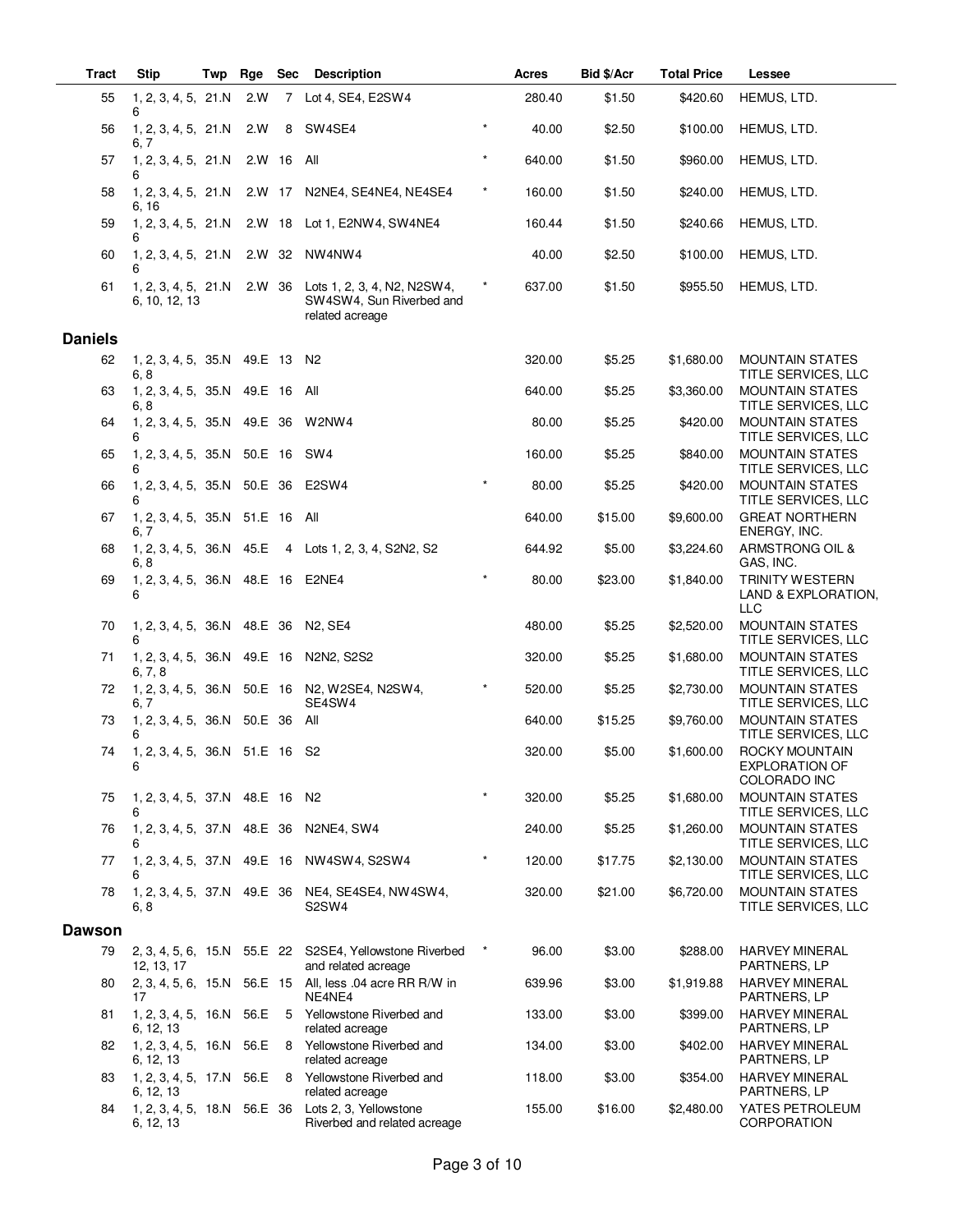| <b>Tract</b>           | <b>Stip</b>                               | Twp | Rge             | <b>Sec</b> | <b>Description</b>                                                                                              | Acres  | Bid \$/Acr | <b>Total Price</b> | Lessee                                                    |
|------------------------|-------------------------------------------|-----|-----------------|------------|-----------------------------------------------------------------------------------------------------------------|--------|------------|--------------------|-----------------------------------------------------------|
| 85                     | 1, 2, 3, 4, 5, 18.N 57.E 20<br>6, 12, 13  |     |                 |            | Yellowstone Riverbed and<br>related acreage                                                                     | 107.00 | \$25.50    | \$2,728.50         | YATES PETROLEUM<br>CORPORATION                            |
| 86                     | 6, 12, 13                                 |     |                 |            | 1, 2, 3, 4, 5, 18.N 57.E 21 Yellowstone Riverbed and<br>related acreage                                         | 165.00 | \$36.00    | \$5,940.00         | YATES PETROLEUM<br><b>CORPORATION</b>                     |
| 87                     | 6, 8                                      |     |                 |            | 1, 2, 3, 4, 5, 22.N 52.E 10 NE4, N2NW4, SE4NW4,<br>NE4SE4                                                       | 320.00 | \$23.00    | \$7,360.00         | <b>HARVEY MINERAL</b><br>PARTNERS, LP                     |
| <b>Fergus</b>          |                                           |     |                 |            |                                                                                                                 |        |            |                    |                                                           |
| 88                     | 6                                         |     |                 |            | 1, 2, 3, 4, 5, 22.N 18.E 13 NE4NW4, S2NW4, NE4, S2                                                              | 600.00 | \$65.25    | \$39,150.00        | <b>KYKUIT RESOURCES,</b><br>LLC                           |
| 89                     | 6                                         |     |                 |            | 1, 2, 3, 4, 5, 22.N 19.E 18 Lot 4, NE4NW4, SW4NE4                                                               | 117.20 | \$75.75    | \$8,877.90         | KYKUIT RESOURCES,<br><b>LLC</b>                           |
| 90                     | 1, 2, 3, 4, 5, 22.N 19.E 19 E2NW4<br>6    |     |                 |            |                                                                                                                 | 80.00  | \$100.25   | \$8,020.00         | KYKUIT RESOURCES,<br>LLC                                  |
| <b>Lewis and Clark</b> |                                           |     |                 |            |                                                                                                                 |        |            |                    |                                                           |
| 91                     | 1, 2, 3, 4, 5, 18.N 5.W 24 All<br>6       |     |                 |            |                                                                                                                 | 640.00 | \$33.00    | \$21,120.00        | ZONE EXPLORATION,<br>INC.                                 |
| 92                     | 1, 2, 3, 4, 5, 18.N<br>6, 7               |     | 5.W 36          |            | $\star$<br>All                                                                                                  | 640.00 | \$20.00    | \$12,800.00        | HEMUS, LTD.                                               |
| 93                     | 1, 2, 3, 4, 5, 19.N<br>6                  |     | 5.W 16          |            | All                                                                                                             | 640.00 | \$44.00    | \$28,160.00        | HEMUS, LTD.                                               |
| 94                     | 1, 2, 3, 4, 5, 19.N<br>6                  |     |                 | 5.W 22 All |                                                                                                                 | 640.00 | \$25.00    | \$16,000.00        | HEMUS, LTD.                                               |
| <b>McCone</b>          |                                           |     |                 |            |                                                                                                                 |        |            |                    |                                                           |
| 95                     | 1, 2, 3, 4, 5, 26.N 50.E 16 All<br>6, 7   |     |                 |            |                                                                                                                 | 640.00 | \$1.50     | \$960.00           | <b>HARVEY MINERAL</b><br>PARTNERS, LP                     |
| <b>Phillips</b>        |                                           |     |                 |            |                                                                                                                 |        |            |                    |                                                           |
| 96                     | 1, 2, 3, 4, 5, 35.N 27.E 16<br>6          |     |                 |            | All                                                                                                             | 640.00 | \$19.25    | \$12,320.00        | MARIAH ENERGY, LLC                                        |
| 97                     | 1, 2, 3, 4, 5, 35.N 27.E 36<br>6, 7       |     |                 |            | All                                                                                                             | 640.00 | \$19.25    | \$12,320.00        | MARIAH ENERGY, LLC                                        |
| 98                     | 1, 2, 3, 4, 5, 36.N 27.E 16 All<br>6      |     |                 |            |                                                                                                                 | 640.00 | \$41.50    | \$26,560.00        | MARIAH ENERGY, LLC                                        |
| 99                     | 1, 2, 3, 4, 5, 36.N 27.E 36               |     |                 |            | All                                                                                                             | 640.00 | \$49.00    | \$31,360.00        | MARIAH ENERGY, LLC                                        |
| 100                    | 6, 11<br>1, 2, 3, 4, 5, 37.N 27.E 16<br>6 |     |                 |            | All                                                                                                             | 640.00 | \$52.00    | \$33,280.00        | KEVIN M. BEITER                                           |
| 101                    | 1, 2, 3, 4, 5, 37.N 27.E 36 All<br>6      |     |                 |            |                                                                                                                 | 640.00 | \$62.00    | \$39,680.00        | <b>KEVIN M. BEITER</b>                                    |
| <b>Powder River</b>    |                                           |     |                 |            |                                                                                                                 |        |            |                    |                                                           |
| 102                    | 1, 2, 3, 4, 5,                            |     | 7.S 52.E 16 All |            |                                                                                                                 | 640.00 | \$1.50     | \$960.00           | ZONE EXPLORATION,                                         |
| 103                    | 6, 7<br>1, 2, 3, 4, 5,                    |     | 8.S 46.E 36 All |            |                                                                                                                 | 640.00 | \$1.50     | \$960.00           | INC.<br><b>PINNACLE GAS</b>                               |
| 104                    | 6<br>1, 2, 3, 4, 5,                       |     |                 |            | 8.S 51.E 36 Lots 1, 2, 3, 4, W2, W2E2                                                                           | 638.80 | \$1.50     | \$958.20           | RESOURCES, INC.<br>ZONE EXPLORATION.                      |
| 105                    | 6, 9<br>1, 2, 3, 4, 5,                    |     | 9.S 47.E        |            | 4 SE4SE4                                                                                                        | 40.00  | \$2.50     | \$100.00           | INC.<br><b>PINNACLE GAS</b>                               |
| 106                    | 6, 7<br>1, 2, 3, 4, 5,                    |     | 9.S 47.E        | 5 E2       |                                                                                                                 | 320.00 | \$1.50     | \$480.00           | RESOURCES, INC.<br><b>PINNACLE GAS</b>                    |
| 107                    | 6, 7<br>1, 2, 3, 4, 5,                    |     | 9.S 47.E 16 All |            |                                                                                                                 | 640.00 | \$1.50     | \$960.00           | RESOURCES, INC.<br><b>PINNACLE GAS</b>                    |
| 108                    | 6, 7<br>1, 2, 3, 4, 5,<br>6, 7            |     |                 |            | 9.S 47.E 17 NE4NE4, S2NE4                                                                                       | 120.00 | \$1.50     | \$180.00           | RESOURCES, INC.<br><b>PINNACLE GAS</b><br>RESOURCES, INC. |
| <b>Richland</b>        |                                           |     |                 |            |                                                                                                                 |        |            |                    |                                                           |
| 109                    |                                           |     |                 |            | 1, 2, 3, 4, 5, 19. N 57. E 25 Lots 8, 9, SE4SE4,                                                                | 303.00 | \$26.00    | \$7,878.00         | YATES PETROLEUM                                           |
|                        | 6, 10, 12, 13                             |     |                 |            | Yellowstone Riverbed and<br>related acreage                                                                     |        |            |                    | CORPORATION                                               |
| 110                    | 6, 10, 12, 13                             |     |                 |            | 1, 2, 3, 4, 5, 19. N 57. E 36 Lots 1, 2, 3, 4, 5, 6, 8, 9,<br>E2E2, Yellowstone Riverbed<br>and related acreage | 652.00 | \$40.00    | \$26,080.00        | YATES PETROLEUM<br><b>CORPORATION</b>                     |
| 111                    | 1, 2, 3, 4, 5, 19.N 58.E 20<br>6, 12, 13  |     |                 |            | Yellowstone Riverbed and<br>related acreage                                                                     | 169.00 | \$46.00    | \$7,774.00         | YATES PETROLEUM<br>CORPORATION                            |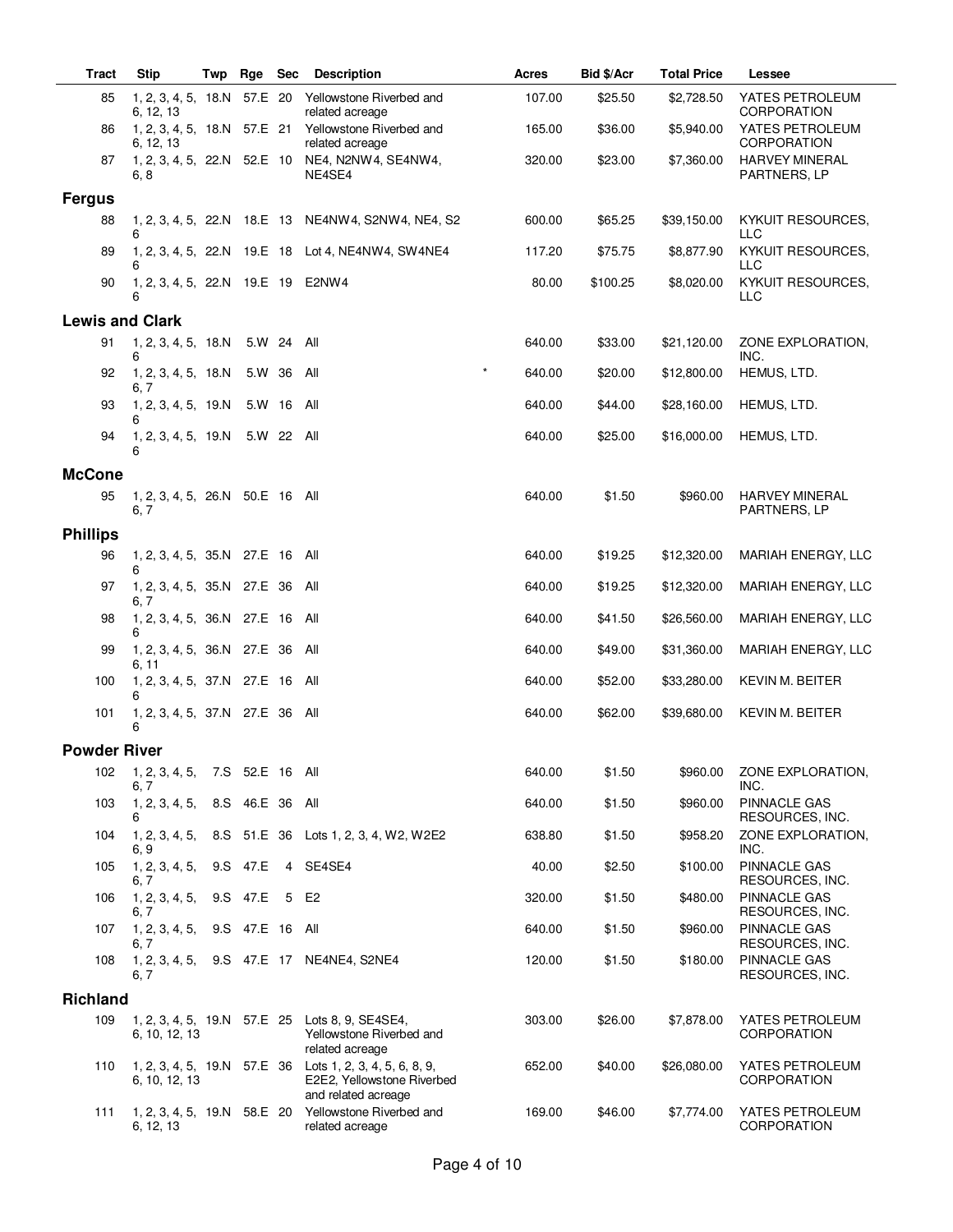| <b>Tract</b>     | <b>Stip</b>                                     | Twp | Rge Sec |                | <b>Description</b>                                                                               |         | Acres  | Bid \$/Acr | <b>Total Price</b> | Lessee                                                      |
|------------------|-------------------------------------------------|-----|---------|----------------|--------------------------------------------------------------------------------------------------|---------|--------|------------|--------------------|-------------------------------------------------------------|
| 112              | 1, 2, 3, 4, 5, 20.N<br>6, 12, 13                |     | 58.E    | $\overline{1}$ | Yellowstone Riverbed and<br>related acreage                                                      |         | 117.00 | \$1.50     | \$175.50           | <b>HARVEY MINERAL</b><br>PARTNERS, LP                       |
| 113              | 6, 12, 13                                       |     |         |                | 1, 2, 3, 4, 5, 20.N 58.E 12 Yellowstone Riverbed and<br>related acreage                          |         | 170.00 | \$1.50     | \$255.00           | <b>HARVEY MINERAL</b><br>PARTNERS, LP                       |
| 114              | 6, 12, 13                                       |     |         |                | 1, 2, 3, 4, 5, 20.N 58.E 13 Yellowstone Riverbed and<br>related acreage                          |         | 140.00 | \$13.00    | \$1,820.00         | <b>HARVEY MINERAL</b><br>PARTNERS, LP                       |
| 115              | 1, 2, 3, 4, 5, 22.N 56.E 16 All<br>6            |     |         |                |                                                                                                  |         | 640.00 | \$150.00   | \$96,000.00        | YATES PETROLEUM<br>CORPORATION                              |
| 116              | 1, 2, 3, 4, 5, 22.N 57.E 36 All<br>6, 7         |     |         |                |                                                                                                  | $\star$ | 640.00 | \$240.00   | \$153,600.00       | MARSHALL & WINSTON,<br>INC.                                 |
| 117              | 1, 2, 3, 4, 5, 23.N 51.E 14 W2<br>6             |     |         |                |                                                                                                  |         | 320.00 | \$21.00    | \$6,720.00         | <b>HARVEY MINERAL</b><br>PARTNERS, LP                       |
| 118              | 1, 2, 3, 4, 5, 23.N 51.E 16 All                 |     |         |                |                                                                                                  |         | 640.00 | \$22.00    | \$14,080.00        | <b>HARVEY MINERAL</b><br>PARTNERS, LP                       |
| 119              | 1, 2, 3, 4, 5, 24.N 51.E 36 All<br>6            |     |         |                |                                                                                                  |         | 640.00 | \$21.00    | \$13,440.00        | <b>SLAWSON</b><br><b>EXPLORATION</b><br>COMPANY, INC.       |
| 120              | 6, 12, 13                                       |     |         |                | 1, 2, 3, 4, 5, 26.N 59.E 14 Missouri Riverbed and related<br>acreage                             |         | 198.00 | \$470.00   | \$93,060.00        | <b>PLAINS ENERGY</b><br><b>INVESTMENTS, INC.</b>            |
| 121              | 1, 2, 3, 4, 5, 26.N 59.E 15<br>6, 12, 13        |     |         |                | Missouri Riverbed and related<br>acreage                                                         |         | 128.00 | \$520.00   | \$66,560.00        | <b>SLAWSON</b><br><b>EXPLORATION</b><br>COMPANY, INC.       |
| 122              | 1, 2, 3, 4, 5, 26.N 59.E 24<br>6, 12, 13        |     |         |                | Missouri Riverbed and related<br>acreage                                                         |         | 41.00  | \$470.00   | \$19,270.00        | <b>PLAINS ENERGY</b><br><b>INVESTMENTS, INC.</b>            |
| <b>Roosevelt</b> |                                                 |     |         |                |                                                                                                  |         |        |            |                    |                                                             |
| 123              | 1, 2, 3, 4, 5, 28.N 57.E 16 W2W2, E2<br>6       |     |         |                |                                                                                                  |         | 480.00 | \$635.00   | \$304,800.00       | ST. GEORGE COAL CO.,<br>INC.                                |
| 124              | 1, 2, 3, 4, 5, 28.N 57.E 36 All<br>6            |     |         |                |                                                                                                  | $\star$ | 640.00 | \$680.00   | \$435,200.00       | XTO ENERGY INC.                                             |
| 125              | 6                                               |     |         |                | 1, 2, 3, 4, 5, 28.N 59.E 36 Lots 1, 2, 3, 4                                                      | $\star$ | 196.96 | \$1,200.00 | \$236,352.00       | <b>SLAWSON</b><br><b>EXPLORATION</b><br>COMPANY, INC.       |
| 126              | 6                                               |     |         |                | 1, 2, 3, 4, 5, 29.N 57.E 36 W2, NW4NE4                                                           | $\star$ | 360.00 | \$700.00   | \$252,000.00       | ST. GEORGE COAL CO.,<br>INC.                                |
| 127              | 1, 2, 3, 4, 5, 30.N 58.E 16 All                 |     |         |                |                                                                                                  |         | 640.00 | \$745.00   | \$476,800.00       | XTO ENERGY INC.                                             |
| <b>Sheridan</b>  |                                                 |     |         |                |                                                                                                  |         |        |            |                    |                                                             |
| 128              | 1, 2, 3, 4, 5, 32.N 57.E 36 All                 |     |         |                |                                                                                                  |         | 640.00 | \$470.00   | \$300,800.00       | YATES PETROLEUM                                             |
| 129              | 6<br>1, 2, 3, 4, 5, 34.N 52.E 16 NW4<br>6, 7    |     |         |                |                                                                                                  |         | 160.00 | \$60.00    | \$9,600.00         | <b>CORPORATION</b><br><b>GREAT NORTHERN</b><br>ENERGY, INC. |
|                  | 130  1, 2, 3, 4, 5, 34.N  54.E  32  NW4SW4<br>6 |     |         |                |                                                                                                  |         | 40.00  | \$60.00    | \$2,400.00         | TRINITY WESTERN<br>LAND & EXPLORATION,<br><b>LLC</b>        |
| 131              | 1, 2, 3, 4, 5, 34.N 55.E 36 NE4, S2<br>6, 10    |     |         |                |                                                                                                  |         | 480.00 | \$85.00    | \$40,800.00        | YATES PETROLEUM<br>CORPORATION                              |
| 132              |                                                 |     |         |                | 1, 2, 3, 4, 5, 35.N 51.E 23 E2NW4, NE4, E2SE4                                                    |         | 320.00 | \$70.00    | \$22,400.00        | <b>GREAT NORTHERN</b><br>ENERGY, INC.                       |
| 133              | 1, 2, 3, 4, 5, 35.N 56.E 36 All<br>6            |     |         |                |                                                                                                  |         | 640.00 | \$220.00   | \$140,800.00       | NISKU ROYALTY, LP                                           |
| 134              | 1, 2, 3, 4, 5, 36.N 51.E 36 All<br>6, 7         |     |         |                |                                                                                                  |         | 640.00 | \$30.00    | \$19,200.00        | <b>HARVEY MINERAL</b><br>PARTNERS, LP                       |
| 135              | 1, 2, 3, 4, 5, 36.N 53.E 36 All<br>6, 8         |     |         |                |                                                                                                  | $\star$ | 640.00 | \$112.00   | \$71,680.00        | NISKU ROYALTY, LP                                           |
| 136              | 1, 2, 3, 4, 5, 36.N 56.E 36 All<br>6            |     |         |                |                                                                                                  | $\star$ | 640.00 | \$175.00   | \$112,000.00       | YATES PETROLEUM<br>CORPORATION                              |
| 137              | 1, 2, 3, 4, 5, 36.N 58.E 36<br>6, 8, 11         |     |         |                | Lots 1 thru 12, NE4NW4,<br>W2W2, and lakebeds<br>contiguous with State land<br>within Section 36 | $\star$ | 843.00 | \$350.00   | \$295,050.00       | YATES PETROLEUM<br>CORPORATION                              |
| 138              | 1, 2, 3, 4, 5, 37.N 51.E 25<br>6                |     |         |                | N2NW4                                                                                            | $\star$ | 80.00  | \$24.00    | \$1,920.00         | <b>HARVEY MINERAL</b><br>PARTNERS, LP                       |
| 139              | 1, 2, 3, 4, 5, 37.N 51.E 26 NE4NE4<br>6         |     |         |                |                                                                                                  | $\star$ | 40.00  | \$20.00    | \$800.00           | <b>HARVEY MINERAL</b><br>PARTNERS, LP                       |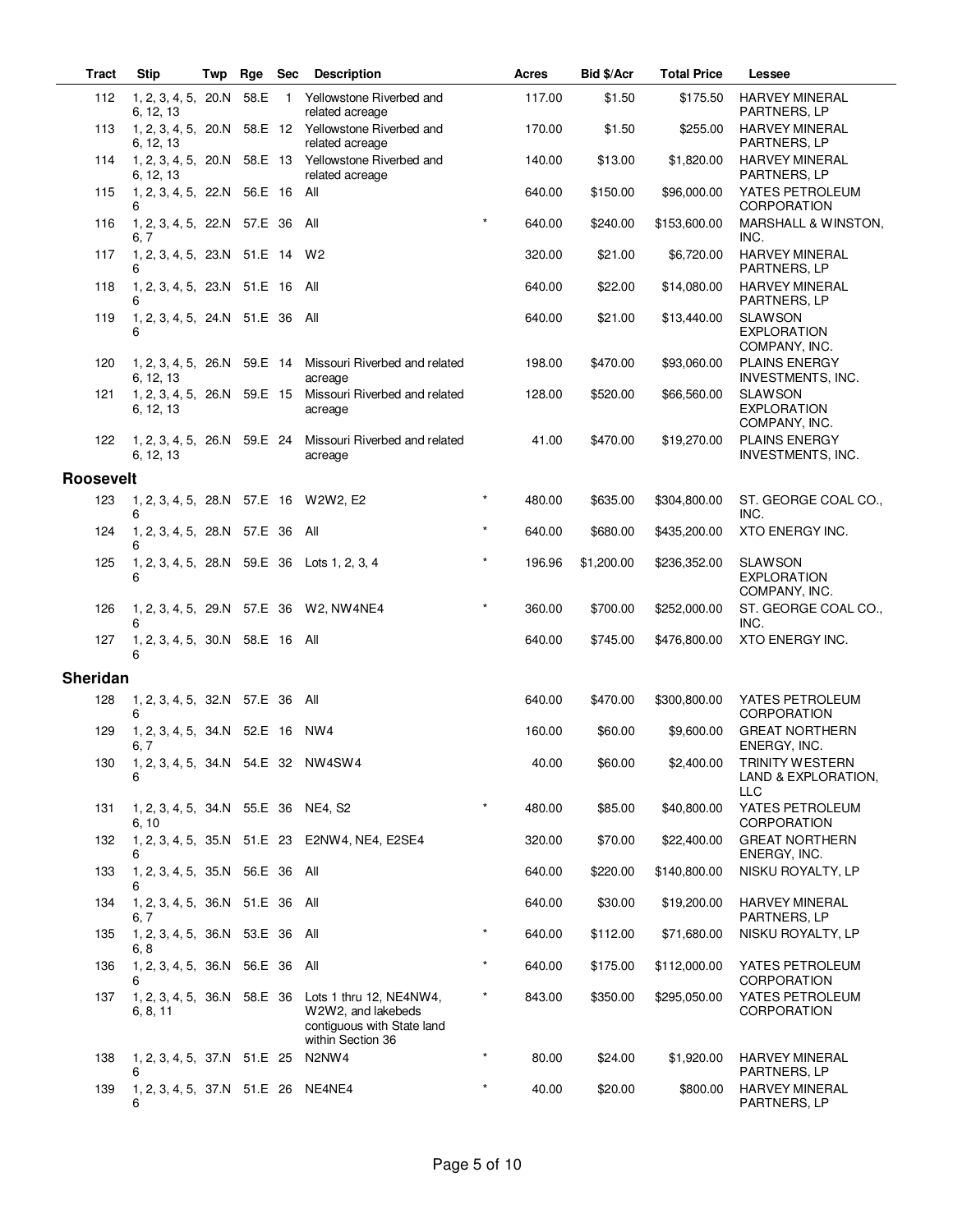| Tract        | <b>Stip</b>                        | Twp | Rge    | <b>Sec</b> | <b>Description</b>                                                                                         |           | <b>Acres</b> | Bid \$/Acr | <b>Total Price</b> | Lessee                |
|--------------|------------------------------------|-----|--------|------------|------------------------------------------------------------------------------------------------------------|-----------|--------------|------------|--------------------|-----------------------|
| <b>Teton</b> |                                    |     |        |            |                                                                                                            |           |              |            |                    |                       |
| 140          | 2, 3, 4, 5, 6, 24.N<br>18          |     | 8.W 16 |            | All                                                                                                        |           | 640.00       | \$1.50     | \$960.00           | RANDALL L. WEEKS      |
| 141          | 2, 3, 4, 5, 6, 24.N<br>18          |     | 8.W 28 |            | S2NW4, SW4NE4, S2                                                                                          |           | 440.00       | \$1.50     | \$660.00           | RANDALL L. WEEKS      |
| 142          | 2, 3, 4, 5, 6, 24.N 8.W 33<br>18   |     |        |            | N2, N2SE4, SW4                                                                                             |           | 560.00       | \$1.50     | \$840.00           | RANDALL L. WEEKS      |
| <b>Toole</b> |                                    |     |        |            |                                                                                                            |           |              |            |                    |                       |
| 143          | 1, 2, 3, 4, 5, 33.N<br>6, 15       |     |        |            | 1.W 16 All, below the base of the<br>Rierdon formation                                                     |           | 640.00       | \$38.00    | \$24,320.00        | VECTA OIL & GAS, LTD. |
| 144          | 1, 2, 3, 4, 5, 33.N<br>6, 15       |     |        | 1.W 23     | S2, below the base of the<br>Swift formation                                                               | $^{\ast}$ | 320.00       | \$20.00    | \$6,400.00         | VECTA OIL & GAS, LTD. |
| 145          | 1, 2, 3, 4, 5, 33.N<br>6, 15       |     | 1.W 26 |            | E2, below the base of the<br>Swift formation                                                               | $^{\ast}$ | 320.00       | \$26.00    | \$8,320.00         | VECTA OIL & GAS, LTD. |
| 146          | 1, 2, 3, 4, 5, 33.N<br>6, 15       |     |        |            | 1.W 36 All, below the base of the<br><b>Blackleaf formation</b>                                            | $\star$   | 640.00       | \$30.00    | \$19,200.00        | VECTA OIL & GAS, LTD. |
| 147          | 1, 2, 3, 4, 5, 33.N<br>6, 15       |     |        | $2.W$ 13   | SE4, below a depth of 50'<br>below the total depth<br>encountered in the Hannah-<br>Porter State well      |           | 160.00       | \$40.00    | \$6,400.00         | VECTA OIL & GAS, LTD. |
| 148          | 1, 2, 3, 4, 5, 33.N<br>6, 8, 15    |     |        |            | 2.W 16 All, below the base of the<br>Duperow formation                                                     |           | 640.00       | \$2.00     | \$1,280.00         | CROFT PETROLEUM CO.   |
| 149          | 1, 2, 3, 4, 5, 33.N<br>6, 15       |     | 2.W 26 |            | W2SE4, E2SW4, below the<br>base of the Swift formation<br>(57.5% undivided interest in<br>160 gross acres) | $\star$   | 92.00        | \$33.00    | \$3,036.00         | VECTA OIL & GAS, LTD. |
| 150          | 1, 2, 3, 4, 5, 33.N<br>6, 7, 15    |     | 3.W    | 4          | SW4SE4, N2SW4                                                                                              |           | 120.00       | \$36.00    | \$4,320.00         | VECTA OIL & GAS, LTD. |
| 151          | 1, 2, 3, 4, 5, 33.N<br>6, 7, 15    |     | 3.W    | 5          | SE4SE4                                                                                                     |           | 40.00        | \$36.00    | \$1,440.00         | VECTA OIL & GAS, LTD. |
| 152          | 1, 2, 3, 4, 5, 33.N<br>6, 7, 15    |     | 3.W    | 8          | W2NE4, E2SE4                                                                                               |           | 160.00       | \$31.00    | \$4,960.00         | VECTA OIL & GAS, LTD. |
| 153          | 1, 2, 3, 4, 5, 33.N<br>6, 7, 15    |     | 3.W    | 9          | E <sub>2</sub> E <sub>2</sub>                                                                              |           | 160.00       | \$36.00    | \$5,760.00         | VECTA OIL & GAS, LTD. |
| 154          | 1, 2, 3, 4, 5, 33.N<br>6, 7, 15    |     |        |            | 3.W 15 W2W2                                                                                                |           | 160.00       | \$36.00    | \$5,760.00         | VECTA OIL & GAS, LTD. |
| 155          | 1, 2, 3, 4, 5, 33.N<br>6, 7, 15    |     |        |            | 3.W 16 All, less .6 acre patented RR<br>R/W in NE4NE4                                                      |           | 639.40       | \$36.00    | \$23,018.40        | VECTA OIL & GAS, LTD. |
| 156          | 1, 2, 3, 4, 5, 33.N<br>6, 7, 15    |     |        | 3.W 17     | E2NE4                                                                                                      |           | 80.00        | \$38.00    | \$3,040.00         | VECTA OIL & GAS, LTD. |
| 157          | 1, 2, 3, 4, 5, 33.N<br>6, 7, 15    |     |        |            | 3.W 21 NW4NE4, SE4NE4                                                                                      |           | 80.00        | \$39.00    | \$3,120.00         | VECTA OIL & GAS, LTD. |
| 158          | 1, 2, 3, 4, 5, 33.N<br>6, 7, 15    |     |        |            | 3.W 22 NE4NW4, S2NW4, NE4,<br>E <sub>2</sub> SE <sub>4</sub>                                               | $\ast$    | 360.00       | \$45.00    | \$16,200.00        | VECTA OIL & GAS, LTD. |
| 159          | 1, 2, 3, 4, 5, 33.N<br>6, 7, 15    |     |        | 3.W 23     | NW4NW4, S2NW4, SW4SE4, *<br>SW4                                                                            |           | 320.00       | \$46.00    | \$14,720.00        | VECTA OIL & GAS, LTD. |
| 160          | 1, 2, 3, 4, 5, 33.N<br>6, 7, 15    |     | 3.W 26 |            | N2NW4, NW4NE4                                                                                              |           | 120.00       | \$46.00    | \$5,520.00         | VECTA OIL & GAS, LTD. |
| 161          | 1, 2, 3, 4, 5, 33.N<br>6, 7, 15    |     | 3.W 36 |            | All, less 14.82 acres patented<br>RR R/W in W2                                                             |           | 625.18       | \$46.00    | \$28,758.28        | VECTA OIL & GAS, LTD. |
| 162          | 1, 2, 3, 4, 5, 33.N<br>6, 15       |     |        |            | 4.W 36 All, below the base of the<br>Sawtooth formation                                                    | $\ast$    | 640.00       | \$50.00    | \$32,000.00        | VECTA OIL & GAS, LTD. |
| 163          | 1, 2, 3, 4, 5, 34.N<br>6, 7, 8, 15 |     | 1.W    |            | 7 Lots 1, 2, E2NW4, E2SE4,<br>below the base of the Madison<br>formation                                   |           | 234.02       | \$100.00   | \$23,402.00        | TOMMY C. CRAIGHEAD    |
| 164          | 1, 2, 3, 4, 5, 34.N<br>6, 7, 15    |     | 1.W    | 8          | W2SW4, below the base of<br>the Madison formation                                                          |           | 80.00        | \$86.00    | \$6,880.00         | VECTA OIL & GAS, LTD. |
| 165          | 1, 2, 3, 4, 5, 34.N<br>6, 15       |     | 1.W 16 |            | E2, below the base of the<br>Madison formation                                                             |           | 320.00       | \$95.00    | \$30,400.00        | TOMMY C. CRAIGHEAD    |
| 166          | 1, 2, 3, 4, 5, 34.N<br>6, 15       |     | 1.W 36 |            | S2NE4, N2SE4, below the<br>base of the Rierdon formation                                                   |           | 160.00       | \$61.00    | \$9,760.00         | VECTA OIL & GAS, LTD. |
| 167          | 1, 2, 3, 4, 5, 34.N<br>6, 15       |     | 1.W 36 |            | N2NW4, SW4NW4,<br>S2SE4NW4, W2NE4SW4,<br>below the base of the Swift<br>formation                          |           | 160.00       | \$85.00    | \$13,600.00        | VECTA OIL & GAS, LTD. |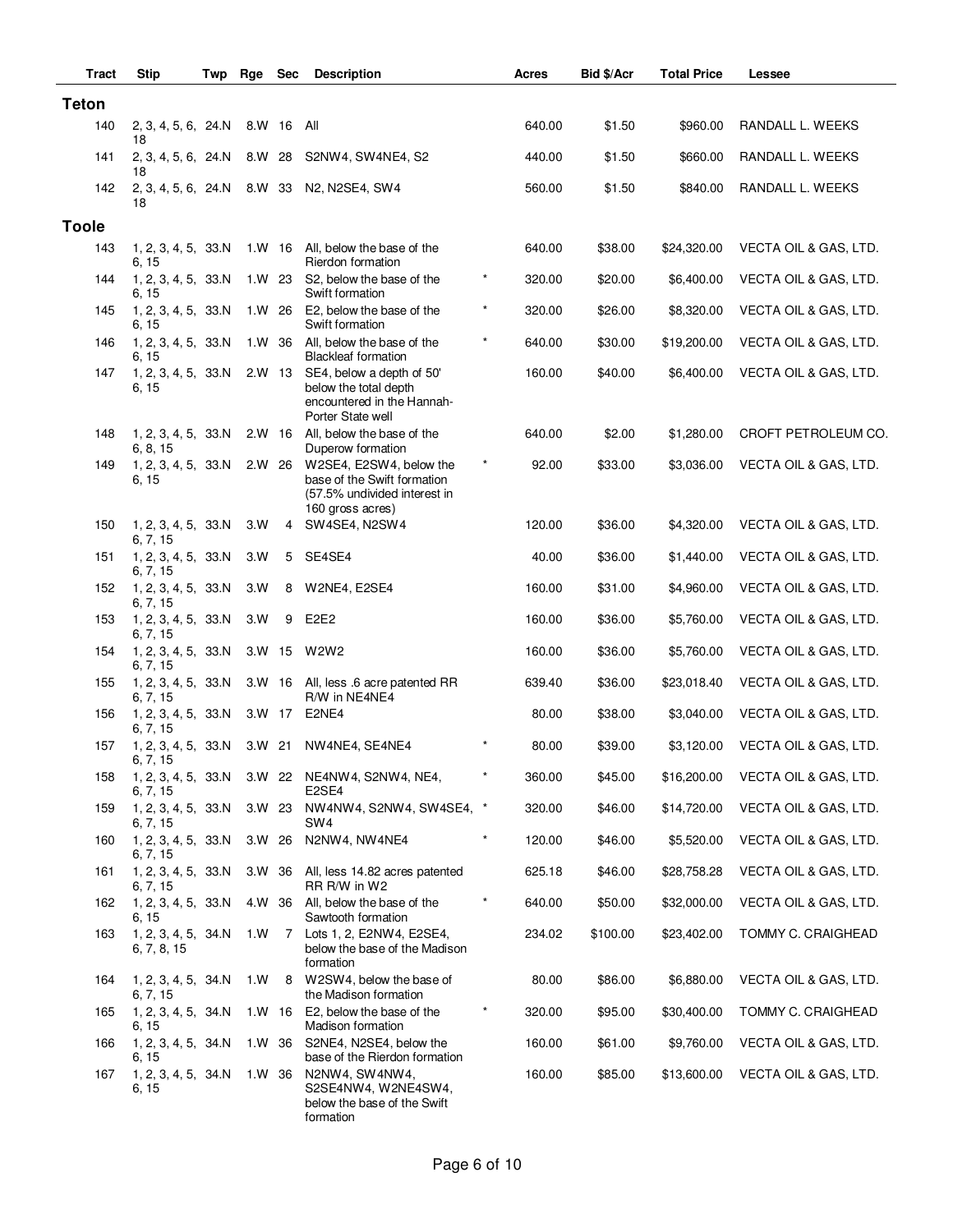| <b>Tract</b> | <b>Stip</b>                           | Twp | Rge        | <b>Sec</b>     | <b>Description</b>                                                            |          | Acres  | Bid \$/Acr | <b>Total Price</b> | Lessee                              |
|--------------|---------------------------------------|-----|------------|----------------|-------------------------------------------------------------------------------|----------|--------|------------|--------------------|-------------------------------------|
| 168          | 1, 2, 3, 4, 5, 34.N<br>6, 15          |     | 2.W        | $7^{\circ}$    | Lot 4, SE4SW4, below the<br>base of the Madison formation                     |          | 76.53  | \$70.00    | \$5,357.10         | VECTA OIL & GAS, LTD.               |
| 169          | 1, 2, 3, 4, 5, 34.N<br>6, 7, 15       |     | $2.W$ 16   |                | All, below the base of the<br>Rierdon formation                               | $\star$  | 640.00 | \$91.00    | \$58,240.00        | VECTA OIL & GAS, LTD.               |
| 170          | 1, 2, 3, 4, 5, 34.N<br>6, 7, 15       |     | $2.W$ 18   |                | Lot 1, NE4NW4, below the<br>base of the Madison formation                     |          | 76.64  | \$76.00    | \$5,824.64         | VECTA OIL & GAS, LTD.               |
| 171          | 1, 2, 3, 4, 5, 34.N<br>6, 15          |     | 2.W 36     |                | All, below the base of the<br>Rierdon formation                               |          | 640.00 | \$151.00   | \$96,640.00        | <b>TOMMY C. CRAIGHEAD</b>           |
| 172          | 1, 2, 3, 4, 5, 34.N<br>6, 15          |     | 3.W 36     |                | All, below the base of the<br>Rierdon formation                               | $\star$  | 640.00 | \$80.00    | \$51,200.00        | VECTA OIL & GAS, LTD.               |
| 173          | 1, 2, 3, 4, 5, 34.N<br>6, 15          |     | 4.W        | 6              | Lot 2, SW4NE4, SE4, below<br>the base of the Cut Bank<br>formation            | $\star$  | 240.05 | \$90.00    | \$21,604.50        | WILLIAM J. STRICKLER,<br>LLC        |
| 174          | 1, 2, 3, 4, 5, 34. N<br>6, 15         |     | 4.W        | $\overline{7}$ | E2NE4, below the base of the<br><b>Cut Bank formation</b>                     | $\ast$   | 80.00  | \$100.00   | \$8,000.00         | WILLIAM J. STRICKLER,<br><b>LLC</b> |
| 175          | 1, 2, 3, 4, 5, 34.N<br>6, 8, 15       |     | 4.W        | 20             | E2SE4                                                                         |          | 80.00  | \$90.00    | \$7,200.00         | VECTA OIL & GAS, LTD.               |
| 176          | 1, 2, 3, 4, 5, 34.N<br>6, 8, 15       |     | 4.W 29     |                | E2NE4                                                                         |          | 80.00  | \$75.00    | \$6,000.00         | VECTA OIL & GAS, LTD.               |
| 177          | 1, 2, 3, 4, 5, 35.N<br>6, 15          |     | 1.W 16     |                | All, below the base of the<br><b>Madison formation</b>                        |          | 640.00 | \$90.00    | \$57,600.00        | VECTA OIL & GAS, LTD.               |
| 178          | 1, 2, 3, 4, 5, 35.N<br>6, 15          |     | 1.W 30     |                | Lots 1, 2, 3, 4, SE4SW4,<br>below the base of the Mission<br>Canyon formation |          | 186.44 | \$200.00   | \$37,288.00        | PORKER OIL CO.                      |
| 179          | 1, 2, 3, 4, 5, 35.N<br>6, 15          |     | 1. W 30    |                | SE4NW4, NE4SW4                                                                |          | 80.00  | \$105.00   | \$8,400.00         | VECTA OIL & GAS, LTD.               |
| 180          | 1, 2, 3, 4, 5, 35.N<br>6, 15          |     | 1.W 36     |                | All, below the base of the<br>Duperow formation                               | $\star$  | 640.00 | \$2.00     | \$1,280.00         | CROFT PETROLEUM CO.                 |
| 181          | 1, 2, 3, 4, 5, 35.N<br>6, 8, 15       |     | $2.W$ 16   |                | All, below the base of the<br>Madison formation                               |          | 640.00 | \$91.00    | \$58,240.00        | VECTA OIL & GAS, LTD.               |
| 182          | 1, 2, 3, 4, 5, 35.N<br>6, 15          |     | $2.W$ 25   |                | SE4NE4, SE4, below the base<br>of the Madison formation                       |          | 200.00 | \$155.00   | \$31,000.00        | TOMMY C. CRAIGHEAD                  |
| 183          | 1, 2, 3, 4, 5, 35.N<br>6, 15          |     | 2.W 36     |                | N2NW4, below the base of the<br>Madison formation                             |          | 80.00  | \$120.00   | \$9,600.00         | VECTA OIL & GAS, LTD.               |
| 184          | 1, 2, 3, 4, 5, 35.N<br>6, 15, 19      |     | $3. W$ 16  |                | W <sub>2</sub> , below the base of the<br>Mission Canyon formation            |          | 320.00 | \$91.00    | \$29,120.00        | VECTA OIL & GAS, LTD.               |
| 185          | 1, 2, 3, 4, 5, 35.N<br>6, 7, 15       |     | 3.W 36     |                | All, less .24 acre patented RR<br>R/W in NW4NW4                               |          | 639.76 | \$95.00    | \$60,777.20        | VECTA OIL & GAS, LTD.               |
| 186          | 1, 2, 3, 4, 5, 35.N<br>6, 15          |     | 4.W        |                | 4 Lots 1, 2, below the base of<br>the Swift formation                         |          | 78.48  | \$100.00   | \$7,848.00         | VECTA OIL & GAS, LTD.               |
| 187          | 1, 2, 3, 4, 5, 35.N<br>6, 15          |     | 4.W 29     |                | NW4SW4, S2SW4, below the<br>base of the Cut Bank formation                    | $\star$  | 120.00 | \$80.00    | \$9,600.00         | WILLIAM J. STRICKLER,<br><b>LLC</b> |
| 188          | 1, 2, 3, 4, 5, 35.N<br>6, 15          |     | 4.W 30     |                | Lots 1, 2, 3, 4, E2W2, E2SE4,<br>below the base of the Swift<br>formation     |          | 382.40 | \$75.00    | \$28,680.00        | WILLIAM J. STRICKLER,<br>LLC        |
| 189          | 1, 2, 3, 4, 5, 35.N<br>6, 15          |     | 4.W 31     |                | Lots 1, 2, E2NW4, below the<br>base of the Swift formation                    |          | 152.00 | \$75.00    | \$11,400.00        | WILLIAM J. STRICKLER,<br><b>LLC</b> |
| 190          | 1, 2, 3, 4, 5, 35.N<br>6, 15          |     | 4.W 32     |                | N2NW4, below the base of the<br><b>Cut Bank formation</b>                     | $^\star$ | 80.00  | \$85.00    | \$6,800.00         | WILLIAM J. STRICKLER,<br><b>LLC</b> |
| 191          | 1, 2, 3, 4, 5, 35.N<br>6, 15          |     | 4.W        | 36             | All, below the base of the<br>Kootenai formation                              |          | 640.00 | \$85.00    | \$54,400.00        | VECTA OIL & GAS, LTD.               |
| 192          | 1, 2, 3, 4, 5, 36.N<br>6, 15          |     | 1.W        | 2              | <b>S2S2</b>                                                                   | $\star$  | 160.00 | \$71.00    | \$11,360.00        | WILLIAM J. STRICKLER,<br>LLC        |
| 193          | 1, 2, 3, 4, 5, 36.N<br>6, 15          |     | 1.W 11 All |                |                                                                               | $\star$  | 640.00 | \$45.00    | \$28,800.00        | TOMMY C. CRAIGHEAD                  |
| 194          | 1, 2, 3, 4, 5, 36.N<br>6, 15          |     |            |                | 1.W 12 W2SE4, SW4                                                             | $\star$  | 240.00 | \$47.00    | \$11,280.00        | TOMMY C. CRAIGHEAD                  |
| 195          | 1, 2, 3, 4, 5, 36.N<br>6, 15          |     | $1. W$ 13  |                | W2, W2E2                                                                      |          | 480.00 | \$46.00    | \$22,080.00        | TOMMY C. CRAIGHEAD                  |
| 196          | 1, 2, 3, 4, 5, 36.N<br>6, 15          |     | $1. W$ 14  |                | All                                                                           |          | 640.00 | \$51.00    | \$32,640.00        | TOMMY C. CRAIGHEAD                  |
| 197          | 1, 2, 3, 4, 5, 36.N                   |     | $1. W$ 16  |                | All                                                                           |          | 640.00 | \$56.00    | \$35,840.00        | TOMMY C. CRAIGHEAD                  |
| 198          | 6, 15<br>1, 2, 3, 4, 5, 36.N          |     | $1. W$ 23  |                | N <sub>2</sub>                                                                |          | 320.00 | \$59.00    | \$18,880.00        | TOMMY C. CRAIGHEAD                  |
| 199          | 6, 15<br>1, 2, 3, 4, 5, 36.N<br>6, 15 |     | 1.W 24     |                | NW4, W2NE4                                                                    |          | 240.00 | \$50.00    | \$12,000.00        | TOMMY C. CRAIGHEAD                  |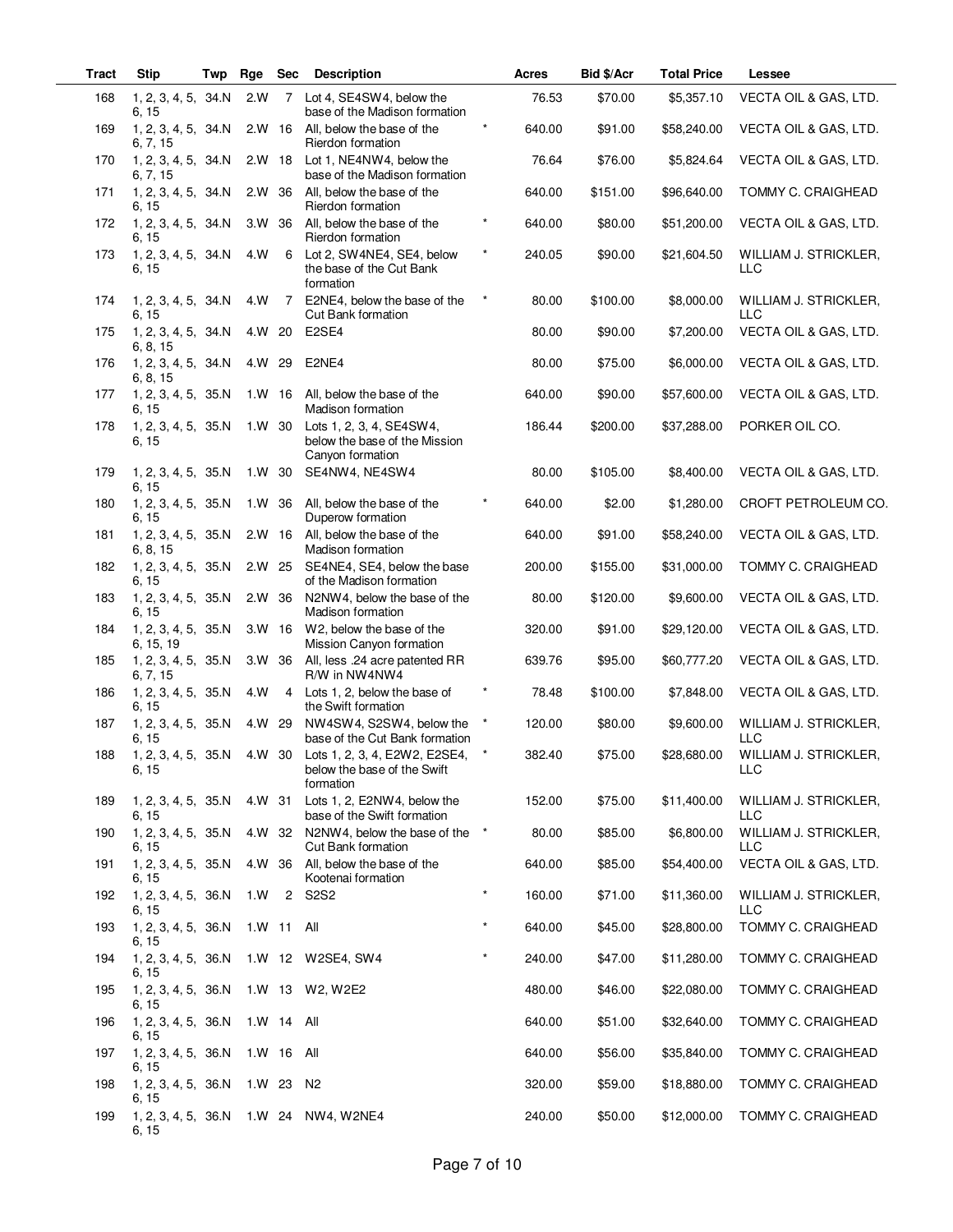| <b>Tract</b> | <b>Stip</b>                      | Twp | Rge        | <b>Sec</b>   | <b>Description</b>                                                                                                                    |          | Acres  | Bid \$/Acr | <b>Total Price</b> | Lessee                              |
|--------------|----------------------------------|-----|------------|--------------|---------------------------------------------------------------------------------------------------------------------------------------|----------|--------|------------|--------------------|-------------------------------------|
| 200          | 1, 2, 3, 4, 5, 36.N<br>6, 15     |     | 1.W        | 36           | All                                                                                                                                   | $\star$  | 640.00 | \$50.00    | \$32,000.00        | TOMMY C. CRAIGHEAD                  |
| 201          | 1, 2, 3, 4, 5, 36.N<br>6, 15     |     | 2.W 36     |              | E2, below the base of the<br>Swift formation                                                                                          | $\star$  | 320.00 | \$90.00    | \$28,800.00        | VECTA OIL & GAS, LTD.               |
| 202          | 1, 2, 3, 4, 5, 36.N<br>6, 15, 19 |     | 3.W 17     |              | NE4NW4, N2NE4, below the<br>base of the Bow Island<br>formation                                                                       |          | 120.00 | \$95.00    | \$11,400.00        | ROBERT G. LOCKWOOD                  |
| 203          | 1, 2, 3, 4, 5, 36.N<br>6, 15     |     | 3.W 36     |              | All, below the base of the<br>Duperow formation                                                                                       |          | 640.00 | \$1.50     | \$960.00           | CABRIN EXPLORATION,<br>INC.         |
| 204          | 1, 2, 3, 4, 5, 36.N<br>6, 15     |     | 4.W        | $\mathbf{1}$ | Lots 1, 2, 3, S2NE4, SE4,<br>below the base of the<br><b>Blackleaf formation</b>                                                      | $\star$  | 367.85 | \$50.00    | \$18,392.50        | HOOVER & STACY, INC.                |
| 205          | 1, 2, 3, 4, 5, 36.N<br>6, 15     |     | 4.W        | 5            | Lots $2, 3$                                                                                                                           | *        | 84.24  | \$50.00    | \$4,212.00         | HOOVER & STACY, INC.                |
| 206          | 1, 2, 3, 4, 5, 36.N<br>6, 15     |     | 4.W        | 6            | SE4                                                                                                                                   | $\star$  | 160.00 | \$38.00    | \$6,080.00         | HOOVER & STACY, INC.                |
| 207          | 1, 2, 3, 4, 5, 36.N<br>6, 14, 15 |     | 4.W        | 6            | Lots 3, 4, 5, SE4NW4,<br>SW4NE4, below the top of the<br>Ellis Group, which is<br>equivalent to the base of the<br>Morrison formation |          | 185.90 | \$32.00    | \$5,948.80         | HOOVER & STACY, INC.                |
| 208          | 1, 2, 3, 4, 5, 36.N<br>6, 15     |     | 4.W        |              | 7 Lots 2, 3, 4, SE4NW4,<br>SW4NE4, NW4SE4, S2SE4,<br>E2SW4, below the base of the<br>Rierdon formation                                |          | 377.15 | \$39.00    | \$14,708.85        | HOOVER & STACY, INC.                |
| 209          | 1, 2, 3, 4, 5, 36.N<br>6, 15     |     | 4.W        | 9            | E2NE4, below the base of the<br><b>Blackleaf formation</b>                                                                            | $\star$  | 80.00  | \$101.00   | \$8,080.00         | HOOVER & STACY, INC.                |
| 210          | 1, 2, 3, 4, 5, 36.N<br>6, 15     |     | 4.W 10     |              | SE4NW4, NE4NE4, S2NE4,<br>S <sub>2</sub>                                                                                              | $\star$  | 480.00 | \$50.00    | \$24,000.00        | HOOVER & STACY, INC.                |
| 211          | 1, 2, 3, 4, 5, 36.N<br>6, 15     |     | 4.W 11     |              | All, below the base of the<br><b>Blackleaf formation</b>                                                                              | $\ast$   | 640.00 | \$50.00    | \$32,000.00        | HOOVER & STACY, INC.                |
| 212          | 1, 2, 3, 4, 5, 36.N<br>6, 15     |     |            | 4.W 12       | W2NW4, E2NE4, SW4SE4,<br>below the base of the<br><b>Blackleaf formation</b>                                                          | $\star$  | 200.00 | \$52.00    | \$10,400.00        | HOOVER & STACY, INC.                |
| 213          | 1, 2, 3, 4, 5, 36.N<br>6, 15     |     |            | 4.W 14       | W2SW4, below the base of<br>the Swift formation                                                                                       |          | 80.00  | \$37.00    | \$2,960.00         | HOOVER & STACY, INC.                |
| 214          | 1, 2, 3, 4, 5, 36.N<br>6, 15     |     | 4.W 15     |              | E2SE4, below the base of the<br><b>Blackleaf formation</b>                                                                            |          | 80.00  | \$40.00    | \$3,200.00         | HOOVER & STACY, INC.                |
| 215          | 1, 2, 3, 4, 5, 36.N<br>6, 15     |     | 4.W 16     |              | All, below the base of the<br>Kootenai formation                                                                                      |          | 640.00 | \$47.50    | \$30,400.00        | HOOVER & STACY, INC.                |
| 216          | 1, 2, 3, 4, 5, 36.N<br>6, 15     |     | 4.W 19     |              | Lots 1, 2, E2NW4, NE4, below<br>the base of the Swift formation                                                                       | $^\star$ | 305.61 | \$48.50    | \$14,822.08        | HOOVER & STACY, INC.                |
| 217          | 1, 2, 3, 4, 5, 36.N<br>6, 15     |     | 4.W 23     |              | S2S2, below the base of the<br>Swift formation                                                                                        |          | 160.00 | \$107.00   | \$17,120.00        | WILLIAM J. STRICKLER,<br><b>LLC</b> |
| 218          | 1, 2, 3, 4, 5, 36.N<br>6, 15     |     | 4.W 24     |              | S2SE4, SW4SW4, below the<br>base of the Swift formation                                                                               |          | 120.00 | \$71.00    | \$8,520.00         | HOOVER & STACY, INC.                |
| 219          | 1, 2, 3, 4, 5, 36.N<br>6, 15     |     | 4.W 25     |              | N2NE4, below the base of the<br>Kootenai formation                                                                                    |          | 80.00  | \$71.00    | \$5,680.00         | HOOVER & STACY, INC.                |
| 220          | 1, 2, 3, 4, 5, 36.N<br>6, 15     |     | 4.W 25     |              | W2W2, below the base of the<br>Rierdon formation                                                                                      |          | 160.00 | \$71.00    | \$11,360.00        | HOOVER & STACY, INC.                |
| 221          | 1, 2, 3, 4, 5, 36.N<br>6, 15     |     | 4.W 26     |              | E2NE4, SE4SE4, below the<br>base of the Swift formation                                                                               |          | 120.00 | \$45.00    | \$5,400.00         | HOOVER & STACY, INC.                |
| 222          | 1, 2, 3, 4, 5, 36.N<br>6, 15     |     | 4.W 27     |              | NE4NE4, below the base of<br>the Blackleaf formation                                                                                  |          | 40.00  | \$102.00   | \$4,080.00         | HOOVER & STACY, INC.                |
| 223          | 1, 2, 3, 4, 5, 36.N<br>6, 15     |     | 4.W 28     |              | N2NW4, NW4NE4, below the<br>base of the Blackleaf formation                                                                           |          | 120.00 | \$48.00    | \$5,760.00         | HOOVER & STACY, INC.                |
| 224          | 1, 2, 3, 4, 5, 36.N<br>6, 15     |     | 4.W 29     |              | N2, NW4SE4, below the base<br>of the Madison formation                                                                                |          | 360.00 | \$51.00    | \$18,360.00        | HOOVER & STACY, INC.                |
| 225          | 1, 2, 3, 4, 5, 36.N<br>6, 15     |     | 4.W 32     |              | N <sub>2</sub> , below the base of the<br>Rierdon formation                                                                           |          | 320.00 | \$52.00    | \$16,640.00        | HOOVER & STACY, INC.                |
| 226          | 1, 2, 3, 4, 5, 36.N<br>6, 15     |     | 4.W 33     |              | S2SE4, below the base of the<br>Swift formation                                                                                       | $\star$  | 80.00  | \$115.00   | \$9,200.00         | VECTA OIL & GAS, LTD.               |
| 227          | 1, 2, 3, 4, 5, 37.N<br>6, 15     |     | 1. W       | 2            | S2SW4                                                                                                                                 | $\star$  | 80.00  | \$26.00    | \$2,080.00         | TOMMY C. CRAIGHEAD                  |
| 228          | 1, 2, 3, 4, 5, 37.N<br>6, 15     |     | 1.W        |              | 3 Lots 8, 9, 10, NE4SE4, SW4                                                                                                          | $\star$  | 314.57 | \$26.00    | \$8,178.82         | TOMMY C. CRAIGHEAD                  |
| 229          | 1, 2, 3, 4, 5, 37.N<br>6, 15     |     | 1.W 10 All |              |                                                                                                                                       | $\star$  | 640.00 | \$26.00    | \$16,640.00        | TOMMY C. CRAIGHEAD                  |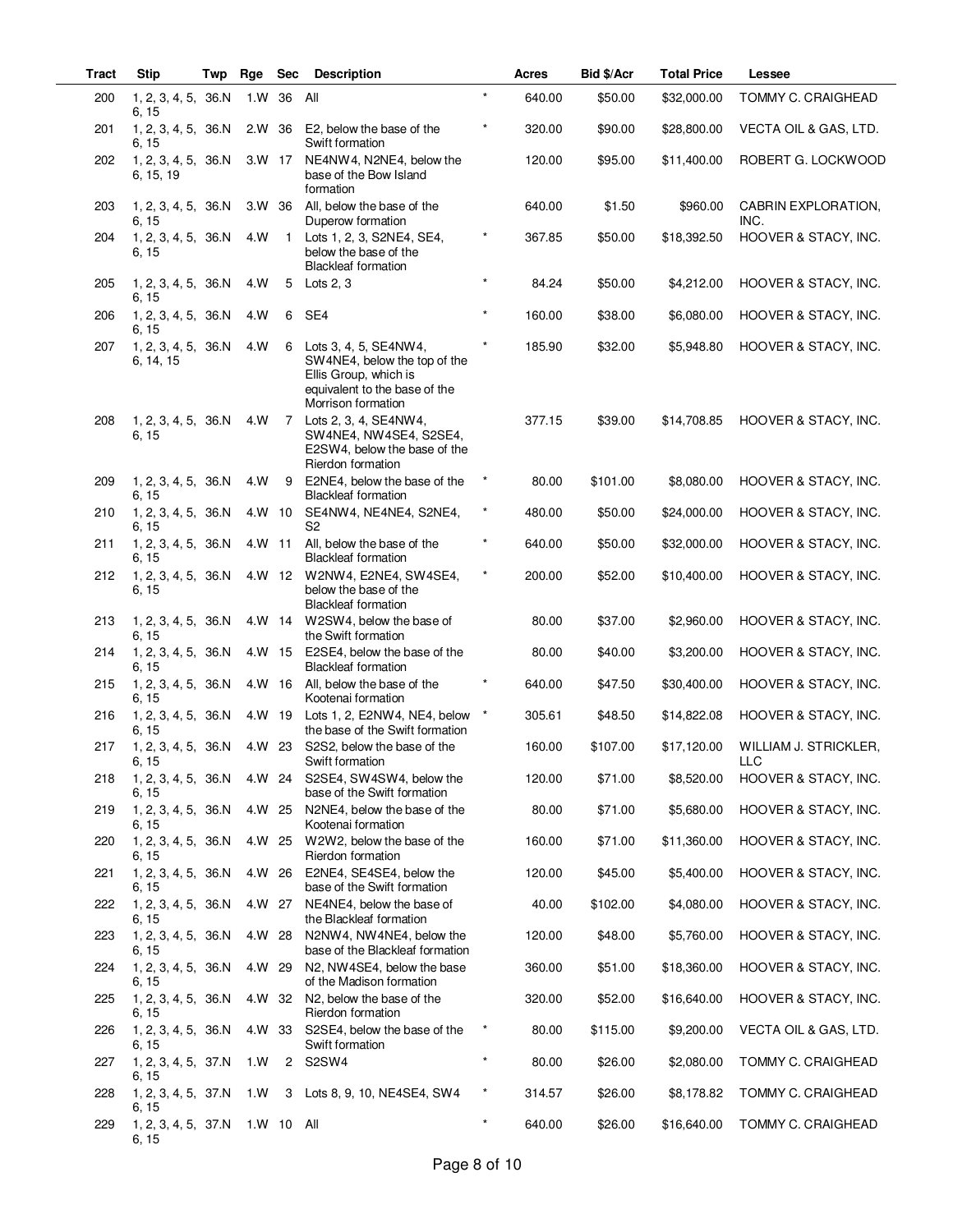| Tract | <b>Stip</b>                      | Twp | Rge       | <b>Sec</b>     | <b>Description</b>                                                                                                        |          | Acres  | Bid \$/Acr | <b>Total Price</b> | Lessee                              |
|-------|----------------------------------|-----|-----------|----------------|---------------------------------------------------------------------------------------------------------------------------|----------|--------|------------|--------------------|-------------------------------------|
| 230   | 1, 2, 3, 4, 5, 37.N<br>6, 15     |     | 1.W 11    |                | NW4, NE4NE4, S2NE4, SE4,<br>N2SW4, SW4SW4                                                                                 | $^\star$ | 560.00 | \$26.00    | \$14,560.00        | TOMMY C. CRAIGHEAD                  |
| 231   | 1, 2, 3, 4, 5, 37.N<br>6, 15     |     | $1. W$ 15 |                | All                                                                                                                       | $\star$  | 640.00 | \$52.00    | \$33,280.00        | TOMMY C. CRAIGHEAD                  |
| 232   | 1, 2, 3, 4, 5, 37.N<br>6, 15     |     |           |                | 1.W 16 NW4NW4, E2W2, E2,<br>SW <sub>4</sub> SW <sub>4</sub>                                                               |          | 560.00 | \$50.00    | \$28,000.00        | WILLIAM J. STRICKLER,<br><b>LLC</b> |
| 233   | 1, 2, 3, 4, 5, 37.N<br>6, 15     |     | 1.W 36    |                | All                                                                                                                       |          | 640.00 | \$43.00    | \$27,520.00        | WILLIAM J. STRICKLER,<br>LLC        |
| 234   | 1, 2, 3, 4, 5, 37.N<br>6, 15     |     | 2.W 27    |                | SW4                                                                                                                       | $\star$  | 160.00 | \$20.00    | \$3,200.00         | WILLIAM J. STRICKLER,<br><b>LLC</b> |
| 235   | 1, 2, 3, 4, 5, 37.N<br>6, 7, 15  |     | 2.W 29    |                | W2SW4                                                                                                                     | $\star$  | 80.00  | \$30.00    | \$2,400.00         | MERLIN OIL & GAS                    |
| 236   | 1, 2, 3, 4, 5, 37.N<br>6, 7, 15  |     | 2.W 30    |                | E2SE4, SW4SE4, SE4SW4,<br>less 30 acres lying west of RR<br>R/W                                                           | $\star$  | 130.00 | \$34.00    | \$4,420.00         | WILLIAM J. STRICKLER,<br>LLC        |
| 237   | 1, 2, 3, 4, 5, 37.N<br>6, 7, 15  |     | 2.W 31    |                | N2NE4                                                                                                                     | $\star$  | 80.00  | \$31.00    | \$2,480.00         | WILLIAM J. STRICKLER,<br>LLC        |
| 238   | 1, 2, 3, 4, 5, 37.N<br>6, 15     |     | 2.W 34    |                | NW <sub>4</sub>                                                                                                           | $\star$  | 160.00 | \$28.25    | \$4,520.00         | WILLIAM J. STRICKLER,<br><b>LLC</b> |
| 239   | 1, 2, 3, 4, 5, 37.N<br>6, 15     |     | 2.W 36    |                | All                                                                                                                       | $\star$  | 640.00 | \$35.00    | \$22,400.00        | WILLIAM J. STRICKLER,<br><b>LLC</b> |
| 240   | 1, 2, 3, 4, 5, 37.N<br>6, 15     |     | 3.W       | 2              | NE4SE4                                                                                                                    | $\star$  | 40.00  | \$3.00     | \$120.00           | WILLIAM J. STRICKLER,<br>LLC        |
| 241   | 1, 2, 3, 4, 5, 37.N<br>6, 15     |     | 3.W       | $\overline{7}$ | SE <sub>4</sub>                                                                                                           | $\star$  | 160.00 | \$2.00     | \$320.00           | WILLIAM J. STRICKLER,<br><b>LLC</b> |
| 242   | 1, 2, 3, 4, 5, 37.N<br>6, 7, 15  |     | 3.W       | 8              | NE4SW4, SW4SW4                                                                                                            |          | 80.00  | \$2.00     | \$160.00           | WILLIAM J. STRICKLER,<br><b>LLC</b> |
| 243   | 1, 2, 3, 4, 5, 37.N<br>6, 7, 15  |     | $3. W$ 16 |                | NW4, N2NE4, SW4NE4, S2                                                                                                    | $^\star$ | 600.00 | \$21.00    | \$12,600.00        | WILLIAM J. STRICKLER,<br><b>LLC</b> |
| 244   | 1, 2, 3, 4, 5, 37.N<br>6, 15     |     |           | 3.W 18         | Lots 1, 2, 3, E2NW4, W2NE4,<br>NE4SW4                                                                                     | $^\star$ | 315.54 | \$12.00    | \$3,786.48         | TOMMY C. CRAIGHEAD                  |
| 245   | 1, 2, 3, 4, 5, 37.N<br>6, 7, 15  |     | 3.W 34    |                | All                                                                                                                       |          | 640.00 | \$30.00    | \$19,200.00        | MERLIN OIL & GAS                    |
| 246   | 1, 2, 3, 4, 5, 37.N<br>6, 7, 15  |     | 3.W 36    |                | All                                                                                                                       |          | 640.00 | \$36.00    | \$23,040.00        | MERLIN OIL & GAS                    |
| 247   | 1, 2, 3, 4, 5, 37.N<br>6, 15     |     | 4.W       | 5              | W2SE4, S2SW4                                                                                                              |          | 160.00 | \$10.00    | \$1,600.00         | TOMMY C. CRAIGHEAD                  |
| 248   | 1, 2, 3, 4, 5, 37.N<br>6, 15     |     | 4.W       | 6              | SE4SE4                                                                                                                    |          | 40.00  | \$10.00    | \$400.00           | WILLIAM J. STRICKLER,<br><b>LLC</b> |
| 249   | 1, 2, 3, 4, 5, 37.N<br>6, 15     |     | 4.W       |                | 7 Lot 4, E2, SE4SW4, below the<br>base of the Kootenai formation                                                          | $^\star$ | 399.80 | \$10.00    | \$3,998.00         | TOMMY C. CRAIGHEAD                  |
| 250   | 1, 2, 3, 4, 5, 37.N<br>6, 15     |     | 4.W       |                | 7 Lots 2, 3, SE4NW4, NE4SW4                                                                                               |          | 159.62 | \$11.00    | \$1,755.82         | TOMMY C. CRAIGHEAD                  |
| 251   | 1, 2, 3, 4, 5, 37.N<br>6, 15     |     | 4.W       | 8              | NE4, below the base of the<br>Rierdon formation                                                                           |          | 160.00 | \$11.00    | \$1,760.00         | TOMMY C. CRAIGHEAD                  |
| 252   | 1, 2, 3, 4, 5, 37.N<br>6, 15     |     | 4.W 14    |                | S2SW4                                                                                                                     |          | 80.00  | \$10.25    | \$820.00           | TOMMY C. CRAIGHEAD                  |
| 253   | 1, 2, 3, 4, 5, 37.N<br>6, 14, 15 |     | 4.W 16    |                | All, below the top of the Ellis<br>Group, which is equivalent to<br>the base of the Morrison<br>formation                 |          | 640.00 | \$55.00    | \$35,200.00        | <b>NORTHWESTERN</b><br>CORPORATION  |
| 254   | 1, 2, 3, 4, 5, 37.N<br>6, 14, 15 |     | 4.W 30    |                | NE4, below the top of the Ellis<br>Group, which is equivalent to<br>the base of the Morrison<br>formation                 | $\star$  | 160.00 | \$75.00    | \$12,000.00        | NORTHWESTERN<br>CORPORATION         |
| 255   | 1, 2, 3, 4, 5, 37.N<br>6, 14, 15 |     | 4.W 31    |                | Lots 2, 3, 4, E2SW4, below<br>the top of the Ellis Group,<br>which is equivalent to the<br>base of the Morrison formation |          | 199.82 | \$115.00   | \$22,979.30        | <b>NORTHWESTERN</b><br>CORPORATION  |
| 256   | 1, 2, 3, 4, 5, 37.N<br>6, 14, 15 |     | 4.W 32    |                | W2, W2SE4, below the top of<br>the Ellis Group, which is<br>equivalent to the base of the<br>Morrison formation           | $\star$  | 400.00 | \$110.00   | \$44,000.00        | NORTHWESTERN<br>CORPORATION         |
| 257   | 1, 2, 3, 4, 5, 37.N<br>6, 15     |     | 4.W 34    |                | NE4SE4, below the base of<br>the Kootenai formation                                                                       | *        | 40.00  | \$62.00    | \$2,480.00         | HOOVER & STACY, INC.                |
| 258   | 1, 2, 3, 4, 5, 37.N<br>6, 15     |     | 4.W 35    |                | NW4SE4, N2SW4, below the<br>base of the Kootenai formation                                                                | $\star$  | 120.00 | \$37.00    | \$4,440.00         | HOOVER & STACY, INC.                |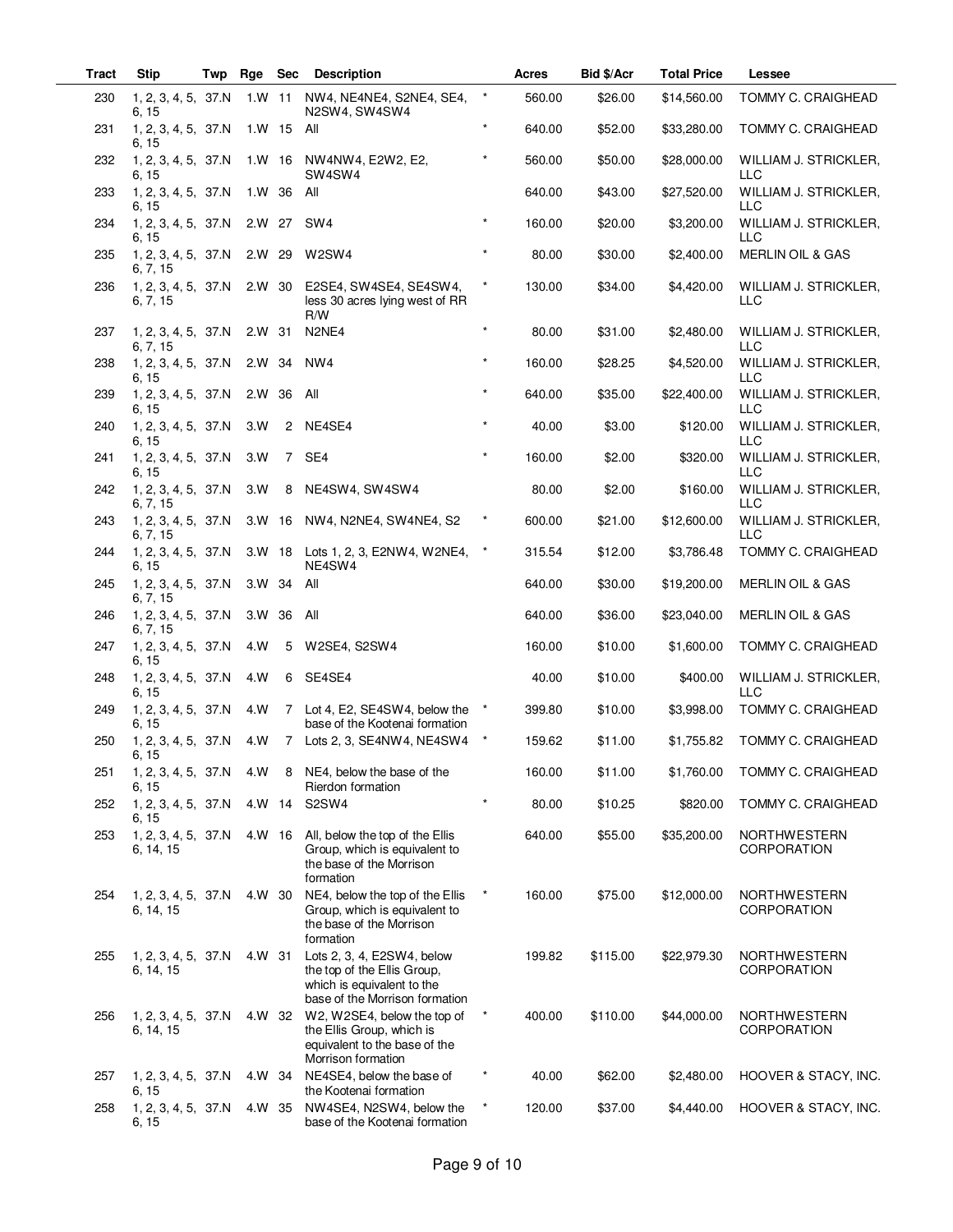| <b>Tract</b> | <b>Stip</b>                   | Twp | Rge             | <b>Sec</b> | <b>Description</b>                                       |         | <b>Acres</b> | Bid \$/Acr | <b>Total Price</b> | Lessee                      |
|--------------|-------------------------------|-----|-----------------|------------|----------------------------------------------------------|---------|--------------|------------|--------------------|-----------------------------|
| 259          | 1, 2, 3, 4, 5, 37. N<br>6, 15 |     | 4.W             | 36         | All, below the base of the<br><b>Blackleaf formation</b> | $\star$ | 640.00       | \$41.00    | \$26,240.00        | HOOVER & STACY, INC.        |
| Yellowstone  |                               |     |                 |            |                                                          |         |              |            |                    |                             |
| 260          | 1, 2, 3, 4, 5,<br>6           |     | 1.N 29.E 28 N2  |            |                                                          |         | 320.00       | \$1.50     | \$480.00           | ELK PETROLEUM OIL &<br>GAS  |
| 261          | 1, 2, 3, 4, 5,<br>6           |     | 1.N 29.E 29 E2  |            |                                                          |         | 320.00       | \$1.50     | \$480.00           | ELK PETROLEUM OIL &<br>GAS  |
| 262          | 1, 2, 3, 4, 5,<br>6           |     | 1.N 29.E 36     |            | All                                                      |         | 640.00       | \$1.50     | \$960.00           | ELK PETROLEUM OIL &<br>GAS  |
| 263          | 1, 2, 3, 4, 5,<br>6           |     | 2.N 23.E 16     |            | All                                                      |         | 640.00       | \$1.50     | \$960.00           | ELK PETROLEUM OIL &<br>GAS  |
| 264          | 1, 2, 3, 4, 5,                |     | 2.N 23.E 36 All |            |                                                          |         | 640.00       | \$1.50     | \$960.00           | ELK PETROLEUM OIL &<br>GAS  |
| 265          | 1, 2, 3, 4, 5,<br>6, 8        |     | 2.N 24.E 16 All |            |                                                          | $\star$ | 640.00       | \$1.50     | \$960.00           | ELK PETROLEUM OIL &<br>GAS  |
| 266          | 1, 2, 3, 4, 5,<br>6           |     | 2.N 24.E 36     |            | All                                                      |         | 640.00       | \$1.50     | \$960.00           | ELK PETROLEUM OIL &<br>GAS  |
| 267          | 1, 2, 3, 4, 5,<br>6, 7        |     | 2.N 25.E 16     |            | All                                                      |         | 640.00       | \$1.50     | \$960.00           | ELK PETROLEUM OIL &<br>GAS  |
| 268          | 1, 2, 3, 4, 5,<br>6           |     | 2.N 25.E 36 All |            |                                                          |         | 640.00       | \$1.75     | \$1,120.00         | CABRIN EXPLORATION,<br>INC. |
| 269          | 1, 2, 3, 4, 5,<br>6.9         |     | 2.N 26.E 16 All |            |                                                          |         | 640.00       | \$1.50     | \$960.00           | ELK PETROLEUM OIL &<br>GAS  |
| 270          | 1, 2, 3, 4, 5,<br>6           |     |                 |            | 2.N 26.E 24 E2NE4                                        |         | 80.00        | \$1.50     | \$120.00           | ELK PETROLEUM OIL &<br>GAS  |
| 271          | 1, 2, 3, 4, 5,<br>6           |     | 2.N 26.E 36 All |            |                                                          | $\star$ | 640.00       | \$1.50     | \$960.00           | ELK PETROLEUM OIL &<br>GAS  |
| 272          | 1, 2, 3, 4, 5,<br>6           |     | 2.N 27.E 16     |            | All                                                      | $\star$ | 640.00       | \$1.50     | \$960.00           | ELK PETROLEUM OIL &<br>GAS  |
| 273          | 1, 2, 3, 4, 5,<br>6.7         |     | 2.N 29.E 36     |            | All                                                      |         | 640.00       | \$1.50     | \$960.00           | ELK PETROLEUM OIL &<br>GAS  |

## **Summary by Lessor**

Dept of Natural Resources & Conservation 96731.83 273

\* Part of all of tract is not state-owned surface

|                          | Oil and Gas Lease Sale Summary |                |  |  |  |  |  |  |
|--------------------------|--------------------------------|----------------|--|--|--|--|--|--|
| <b>Lease Sale Totals</b> | <b>Tracts</b>                  | 273            |  |  |  |  |  |  |
|                          | <b>Acres</b>                   | 96,731.83      |  |  |  |  |  |  |
|                          | <b>Total Bid Revenue</b>       | \$5,599,826.33 |  |  |  |  |  |  |
|                          | Avg Bid Per Acre               | \$57.89        |  |  |  |  |  |  |
|                          |                                |                |  |  |  |  |  |  |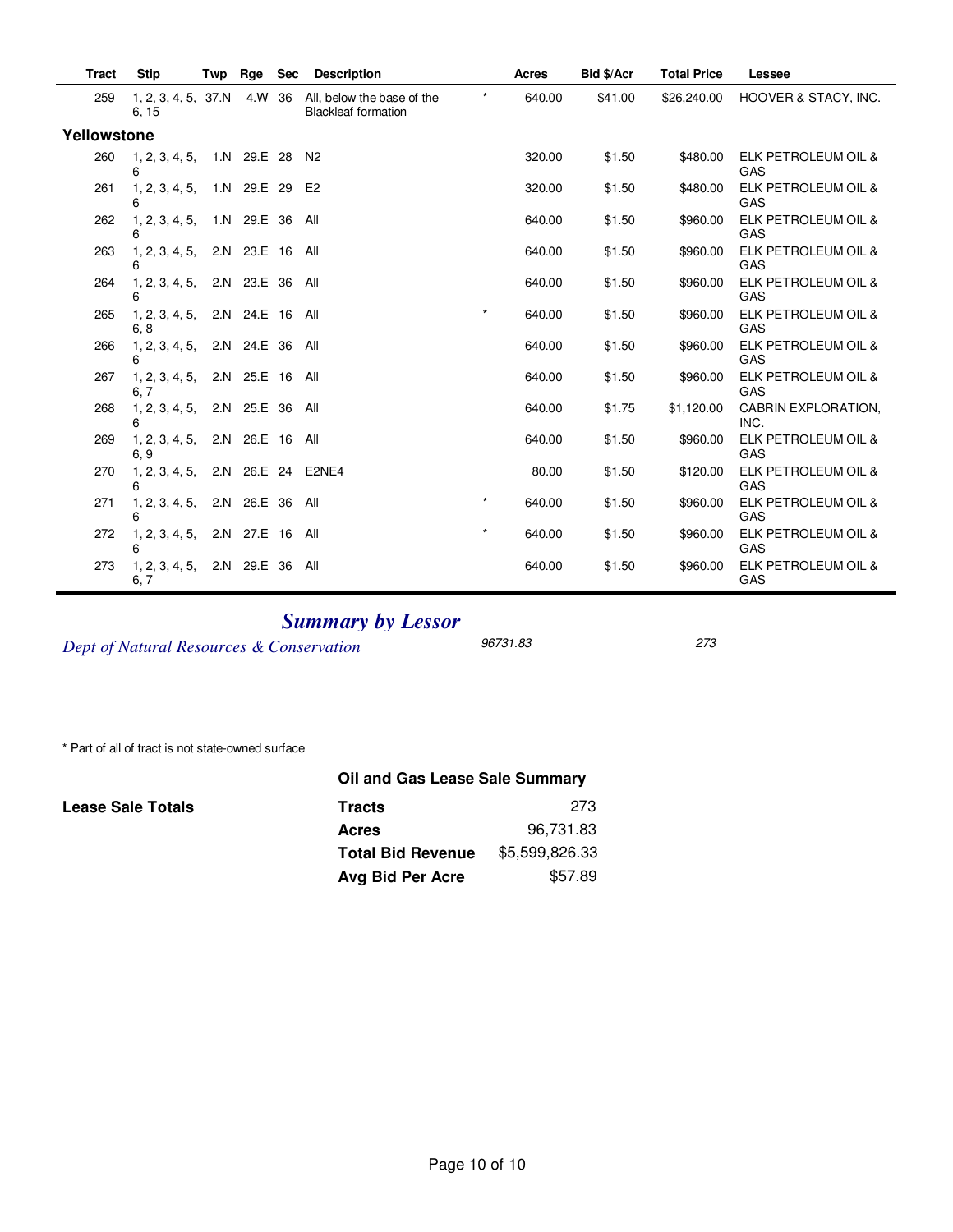## **Stipulations**

- 1. Lessee shall notify and obtain approval from the Department's Trust Land Management Division (TLMD) prior to constructing well pads, roads, power lines, and related facilities that may require surface disturbance on the tract. Lessee shall comply with any mitigation measures stipulated in TLMD's approval.
- 2. Prior to the drilling of any well, lessee shall send one copy of the well prognosis, including Form 22 "Application for Permit" to the Department's Trust Land Management Division (TLMD). After a well is drilled and completed, lessee shall send one copy of all logs run, Form 4A "Completion Report", and geologic report to TLMD. A copy of Form 2 "Sundry Notice and Report of Wells" or other appropriate Board of Oil and Gas Conservation form shall be sent to TLMD whenever any subsequent change in well status or operator is intended or has occurred. Lessee shall also notify and obtain approval from the TLMD prior to plugging a well on the lease premises.

Issuance of this lease in no way commits the Land Board to approval of coal bed methane production on this lease. Any coal bed methane extraction wells would require subsequent review and approval by the board.

- 3. The TLMD will complete an initial review for cultural resources and, where applicable, paleontological resources of the area intended for disturbance and may require a resources inventory. Based on the results of the inventory, the TLMD may restrict surface activity for the purpose of protecting significant resources located on the lease premises.
- 4. The lessee shall be responsible for controlling any noxious weeds introduced by lessee's activity on State-owned land and shall prevent or eradicate the spread of those noxious weeds onto land adjoining the lease premises.
- 5. The definitions of "oil" and "gas" provided in 82-1-111, MCA, do not apply to this lease for royalty calculation purposes.
- 6. If the State does not own the surface, the lessee must contact the owner of the surface in writing at least 30 days prior to any surface activity. A copy of the correspondence shall be sent to TLMD.
- 7. Due to unstable soil conditions on this tract and/or topography that is rough and/or steep, surface use may be restricted or denied. Seismic activity may be restricted to poltershots.
- 8. The lessee is responsible to pay for all damages, including penalties and charges assessed by the USDA-CFSA on CRP lands, as a result of drilling and production on the tract.
- 9. Active sage grouse lek(s) have been identified on or adjacent to this tract. No activities shall occur on the tract until the proposed action has been approved in writing by the Director of the Department. If surface activity is proposed on the tract, the department will consult with the Director of the Department of Fish, Wildlife and Parks for his or her comments, concerns and recommendations. Additional mitigation measures may be required, including no-surface-occupancy buffers and/or timing restrictions, which may encompass part or all of the tract.
- 10. Unless otherwise approved by the Department in writing, wells and related surface infrastructure, including new road construction, are prohibited within 1/4 mile of the mean high water mark of a navigable river, lake or reservoir, including direct tributary streams of navigable waterways, on or adjacent to this tract. No surface occupancy is allowed within the bed of a river, stream, lake or reservoir, islands and accretions or abandoned channels.
- 11. Any activity within 1/8 mile of the river, stream, floodplain, or lake/reservoir on or adjacent to this tract must be approved in writing by the TLMD prior to commencement. No surface occupancy is allowed within the bed of the river and/or stream, abandoned channels, the bed of the lake/reservoir, or on islands and accretions associated with the river, stream, or lake/reservoir.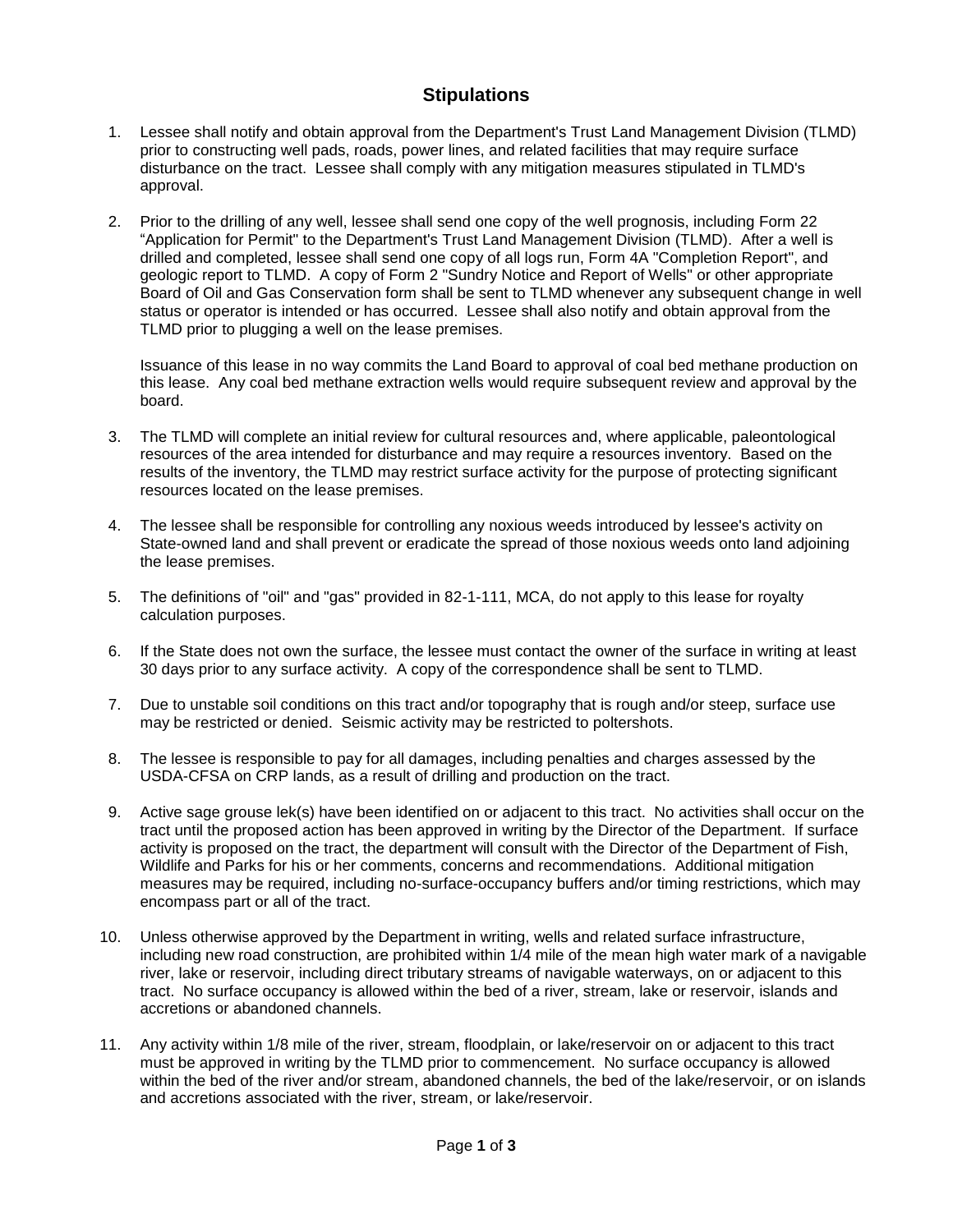## **Stipulations**

- This tract contains navigable riverbeds. No surface occupancy is allowed within the bed of the navigable  $12<sub>1</sub>$ river, abandoned channels, or on islands and accretions. In addition, upon completion of a successful well, where river title is disputed, the lessee will file an interpleader action under Rule 22, M.R.Civ.P. in the Montana District Court, or other court having jurisdiction, in which the leased lands are located for all acreage within the lease in which the title is disputed. The lessee shall name all potential royalty claimants as defendants.
- 13. If the lessee completes a successful oil and/or gas well, and if land title is disputed, the lessee shall fund professional land surveys as needed to determine the location and acreage encompassed by the spacing and/or pooling unit and the state lease acreage within that unit. Surveys shall be conducted by a licensed land surveyor acceptable to the Department, and shall be prepared pursuant to survey requirements provided by the Department. If necessary, the lessee will file an interpleader action under Rule 22, M.R.Civ.P. in the Montana District Court, or other court having jurisdiction, in which the leased lands are located for all acreage within the lease in which title is disputed. The lessee shall name all potential royalty claimants as defendants.
- 14. A gas storage unit exists on this tract. TLMD will solicit comments from the gas storage operator (if other than lessee) if drilling through the gas storage reservoir is proposed, and TLMD may include reasonable protective stipulations in approving lessee's operating plan. As part of its regulatory review, the BOGC may also require protective measures to ensure no impact to the gas storage reservoir.
- Should the lessee produce, save, and market in commercial quantities any gases other than natural  $15.$ hydrocarbon gas, the lessee shall make monthly reports to the lessor of that production and sale of the gas as provided in paragraph 25, above. The royalty for such gas sold shall be calculated at the point of sale, and shall not be less than the fair market value of the product at that location.
- 16. Due to existing surface uses (such as center pivots, wheel lines, etc.) development on this tract may be restricted.
- 17. This lease includes areas that may be environmentally sensitive. Therefore, if the lessee intends to conduct any activities on the lease premises, the lessee shall submit to TLMD one copy of an Operating Plan or Amendment to an existing Operating Plan, describing in detail the proposed activities. No activities shall occur on the tract until the Operating Plan or Amendments have been approved in writing by the Director of the Department. TLMD shall review the Operating Plan or Amendment and notify the lessee if the Plan or Amendment is approved or disapproved.

After an opportunity for an informal hearing with the lessee, surface activity may be denied or restricted on all or portions of any tract if the Director determines in writing that the proposed surface activity will be detrimental to trust resources and therefore not in the best interests of the trust.

18. This lease is located within the Rocky Mountain Front area established under federal legislation removing mineral leasing and development on federal fee title lands, and federal minerals and has been identified as environmentally sensitive. The Rocky Mountain Front area is a crucial fish or wildlife area or corridor: has FWP owned surface rights; has an existing or is in the process of having conservation easements established and has important recreational value to the citizens of Montana. Therefore, except as otherwise provided below, the lessee shall not conduct any surface operations on the lease premises. If the lessee determines that surface operation on the lease premises may be required, the lessee shall submit a proposed Operating Plan or Amendment to an existing Operating Plan to the State Board of Land Commissioners and notify the Director of Fish, Wildlife and Parks describing in detail the proposed operations. No surface activities shall occur on the lease premises unless and until the Operating Plan or Amendment is approved by the Board. In determining whether to approve the proposed Operating Plan or Amendment, the following provisions shall apply: